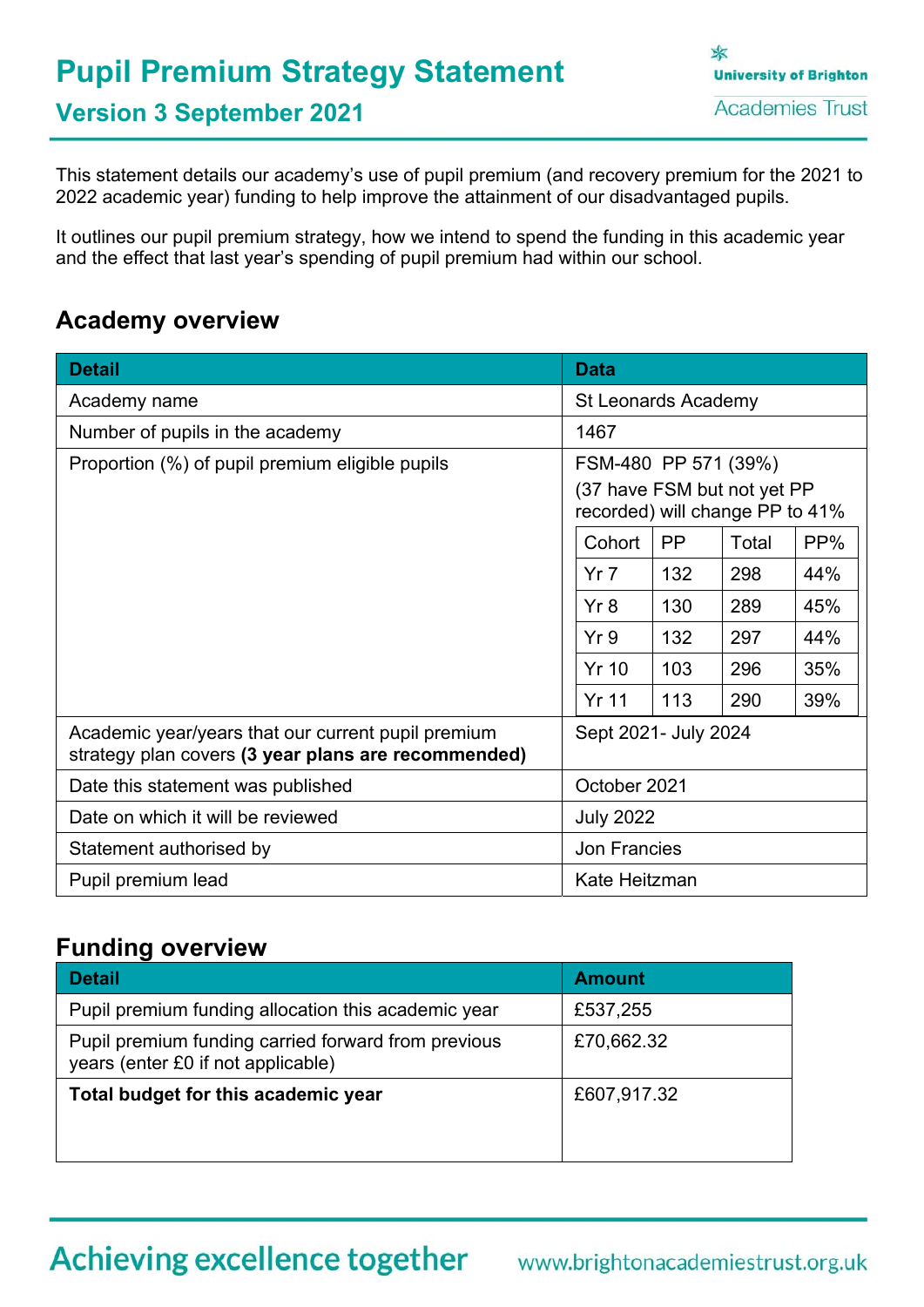## **Part A: Pupil premium strategy plan**

## **Statement of intent**

The St Leonards Academy is a large secondary academy situated in an area of higher than average deprivation. It is in the bottom 10% of the country for overall deprivation. This covers income, housing and employment. There were 617 street level crimes in St leonards in July 2021. There is an absence of affordable housing and a wait for access to services that offer support. We currently have 41% pupil premium and 39% free school meals ( National average data from the Jan 21 census stands at 20.8% FSM a rise from 17% the previous year)

At St Leonards Academy all staff are committed to the belief that education can transform futures while understanding that the equity that we provide can support where disadvantage is a barrier.

Progress and Achievement

- Quality teaching will be evident across the academy in order to support excellent outcomes. Learning walks and support is in place to enable this to happen
- PP updates will happen between pupil premium lead/ HOFs and teaching staff termly.
- Digital divide project will continue to support access to education in addition to the school day.
- There will be no disparity between PP and non PP student outcomes. Particular focus on underperforming high on entry.

#### **Attendance**

- Attendance will be monitored and supported with interventions where necessary to improve outcomes
- Rewards for attendance for PP students
- Support with transport in order to reintegrate non attending PP students back to school

#### Behaviour

- Rewards will be meaningful and timely to support with behaviour interventions
- Interventions will exist so that ratio of students receiving ETC support will not outweigh non PP students. Eg: support from early intervention officer, exclusion prevention officer. SIMs passports using Boxall profiles to support staff with bespoke de-escalation techniques for high profile students.
- Wider strategies such as football academy will continue to grow supporting pride and improved attitudes across all areas.

#### Cultural Capital

- Financial means will not be a barrier for PP students to attend trips and visits
- PP students will have regular opportunities to visit Universities and have high expectations and aspirations.
- Links will be built with local communities to build a network of business owners/ managers that will mentor/ conduct talks to PP students to raise aspirations
- HOFs will liaise with PP lead to restart trips that are relevant to their area and ensure PP take up is at least 42% ( to overall PP figure)
- Achieving excellence together www.brightonacademiestrust.org.uk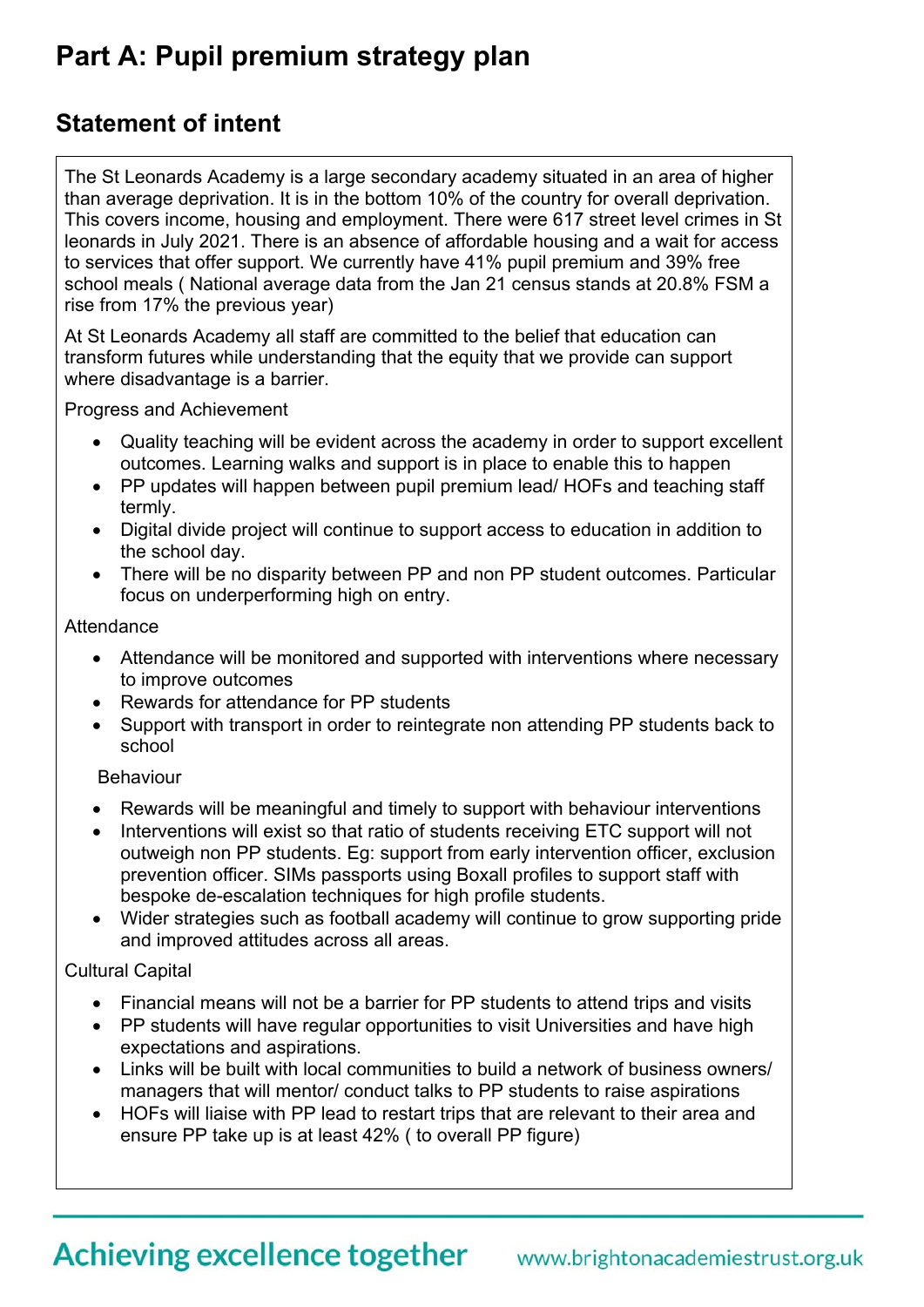Food Poverty and clothing

- Breakfast is accessible free of charge at St Leonards Academy for all disadvantaged students.
- Pupil premium lead to work with foodbank and local charities to support with additional food support for families in extreme hardship.
- No child hungry- Needs account to continue at SLA to top up where necessary and ensure students are fed.
- Uniform recycle project to continue with top ups where needed to ensure all students have access to quality uniform and PE kit

## **Challenges**

This details the key challenges to achievement that we have identified among our disadvantaged pupils.

| <b>Chall</b><br>enge<br>numb<br>er | <b>Detail of challenge</b>                                                                                                                                                                                                                                                                                                                                                                                                                                                                                                                                                                                                         |         |                                    |              |         |                |                |  |
|------------------------------------|------------------------------------------------------------------------------------------------------------------------------------------------------------------------------------------------------------------------------------------------------------------------------------------------------------------------------------------------------------------------------------------------------------------------------------------------------------------------------------------------------------------------------------------------------------------------------------------------------------------------------------|---------|------------------------------------|--------------|---------|----------------|----------------|--|
| $\mathbf{1}$                       | <b>Progress and Achievement</b><br>We have 295 students in year 11, 36% are pupil premium. There are current negative PP<br>gaps across the board that need addressing as we move forward.<br>The last 2 years exams have been cancelled and grades generated through teacher<br>assessment. Because of this there are no published national figures (see School<br>Accountability document below) The figures for St Leonards Academy for the last 2 years<br>assessed results are documented below. In terms of A8 and P8 NPP improved more<br>significantly than PP. A target for PP A8 would for this coming year be above 40. |         |                                    |              |         |                |                |  |
|                                    | 2019/20                                                                                                                                                                                                                                                                                                                                                                                                                                                                                                                                                                                                                            | Eng     | Maths                              | <b>EBACC</b> | Other   | A <sub>8</sub> | P <sub>8</sub> |  |
|                                    | <b>PP</b>                                                                                                                                                                                                                                                                                                                                                                                                                                                                                                                                                                                                                          | $-0.64$ | $-0.4$                             | $-0.32$      | $-0.8$  | 33.98          | $-0.61$        |  |
|                                    | <b>NPP</b>                                                                                                                                                                                                                                                                                                                                                                                                                                                                                                                                                                                                                         | $-0.01$ | 0.07                               | 0.11         | 0.13    | 44.1           | 0.09           |  |
|                                    | 2020/21                                                                                                                                                                                                                                                                                                                                                                                                                                                                                                                                                                                                                            |         |                                    |              |         |                |                |  |
|                                    | <b>PP</b>                                                                                                                                                                                                                                                                                                                                                                                                                                                                                                                                                                                                                          | $-0.48$ | $-0.57$                            | $-0.26$      | $-1.02$ | 31.68          | $-0.6$         |  |
|                                    | <b>NPP</b>                                                                                                                                                                                                                                                                                                                                                                                                                                                                                                                                                                                                                         | 0.58    | $-0.07$                            | 0.3          | 0.1     | 47.39          | 0.23           |  |
|                                    | Analysis<br>High on entry pupil premium group often do not reach full potential<br>In maths 20/21 current year 10 (21/22, year 11) P8 shows almost<br>one grade below peers.<br>Other subjects average of half a grade below.<br>Disparity between those who have and do not have access to digital<br>hardware at home to complete homework and online learning.<br>Covid has had impact on disadvantage pupils in terms of progress<br>and attainment<br><b>Response</b>                                                                                                                                                         |         |                                    |              |         |                |                |  |
|                                    |                                                                                                                                                                                                                                                                                                                                                                                                                                                                                                                                                                                                                                    |         | High quality teaching and learning |              |         |                |                |  |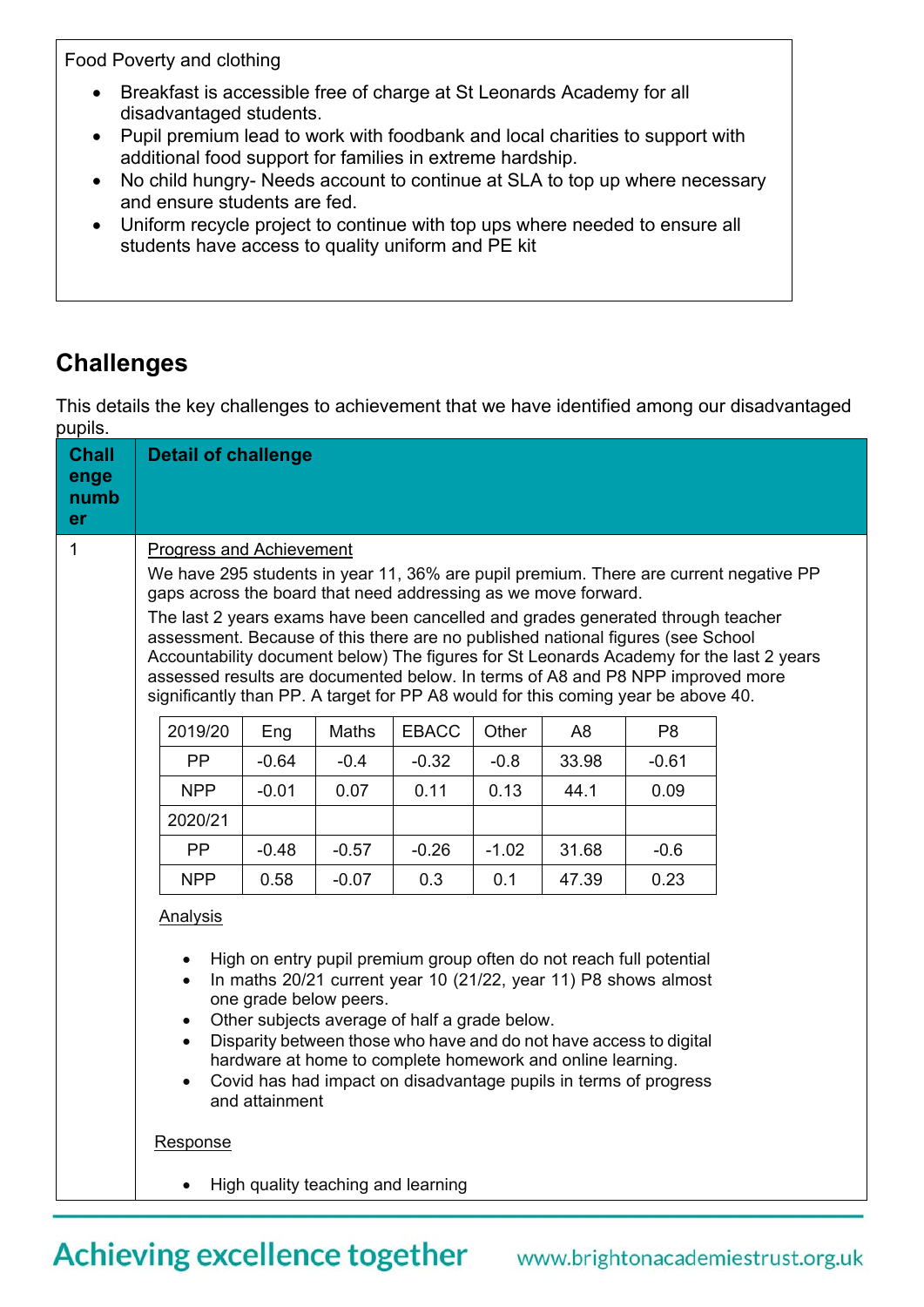|                | Termly meets with Hofs to track and monitor PP target groups<br>highlighting under achievement and implementing response to that<br>Seating plans showing pupil premium rationales- term 2 after data<br>$\bullet$<br>capture more detailed plans in place.<br>Teaching staff identifying underperforming groups for every class<br>$\bullet$<br>Pupil premium teaching toolkit developed by Pupil premium lead<br>$\bullet$<br>and Head of faculties including faculty top 3 strategies<br>Learning walks to quality assure strategies are taking place.<br>$\bullet$<br>DFE laptops software updated and re issued to year 11 to plug<br>gaps.<br>Pupil premium laptop stock to be utilised to support this<br><b>Villiers Park support</b> |        |                                        |                                                                                         |              |        |       |
|----------------|-----------------------------------------------------------------------------------------------------------------------------------------------------------------------------------------------------------------------------------------------------------------------------------------------------------------------------------------------------------------------------------------------------------------------------------------------------------------------------------------------------------------------------------------------------------------------------------------------------------------------------------------------------------------------------------------------------------------------------------------------|--------|----------------------------------------|-----------------------------------------------------------------------------------------|--------------|--------|-------|
|                | School accountability                                                                                                                                                                                                                                                                                                                                                                                                                                                                                                                                                                                                                                                                                                                         |        |                                        |                                                                                         |              |        |       |
| $\overline{2}$ | Attendance.<br>Pupil premium student attendance is poor in comparison to non-pupil premium peers. In the<br>last 2 academic years, figures show that they attended school less in every absence category<br>at St Leonards Academy.<br>The table below shows whole year figures in percentages. Last years' whole year PP gap is -<br>6.87.<br>For national average, attendance last year had a -4.6 gap for terms 1 and 2 (Due to COVID<br>national data has not been published for latter part of the year) In comparison the gap at ST<br>Leonards was -This disadvantage attendance gap had increased nationally from 2019 to                                                                                                             |        |                                        |                                                                                         |              |        |       |
|                | 2019/20                                                                                                                                                                                                                                                                                                                                                                                                                                                                                                                                                                                                                                                                                                                                       | Cohort | Attendance                             | 2021. In comparison the PP gap during that time at St Leonards was -5.14.<br>Authorised | Unauthorised | Late   | Late  |
|                |                                                                                                                                                                                                                                                                                                                                                                                                                                                                                                                                                                                                                                                                                                                                               |        |                                        | Absence                                                                                 | absence      | before | After |
|                | <b>PP</b>                                                                                                                                                                                                                                                                                                                                                                                                                                                                                                                                                                                                                                                                                                                                     | 607    | 88.64                                  | 6.51                                                                                    | 4.85         | 3.37   | 0.06  |
|                | <b>NPP</b>                                                                                                                                                                                                                                                                                                                                                                                                                                                                                                                                                                                                                                                                                                                                    | 915    | 94.20                                  | 4.49                                                                                    | 1.28         | 2.68   | 0.01  |
|                | 2020/21                                                                                                                                                                                                                                                                                                                                                                                                                                                                                                                                                                                                                                                                                                                                       |        |                                        |                                                                                         |              |        |       |
|                | PP                                                                                                                                                                                                                                                                                                                                                                                                                                                                                                                                                                                                                                                                                                                                            | 656    | 80.35                                  | 11.91                                                                                   | 7.71         | 4.31   | 0.18  |
|                | <b>NPP</b>                                                                                                                                                                                                                                                                                                                                                                                                                                                                                                                                                                                                                                                                                                                                    | 885    | 87.22                                  | 9.80                                                                                    | 2.97         | 3.17   | 0.09  |
|                | <b>Analysis</b><br>COVID impacted heavily on attendance, more so in year 2 as shown above.<br>$\bullet$<br>Nationally in all school settings PP persistent absence was 24.17% in comparison to<br>$\bullet$<br>9.6% non PP and this trend is reflected at St Leonards.<br>Some families were concerned about COVID and chose to keep students at home.<br>$\bullet$<br>This was a trend that affected PP more heavily.<br>Numbers of students developed anxiety over this time and this too affected<br>$\bullet$<br>attendance<br>Response                                                                                                                                                                                                   |        |                                        |                                                                                         |              |        |       |
|                | Last year we put in place mental health training for some key staff and this will be<br>$\bullet$<br>rolled out to all tutors in this academic year. This has and will continue to support<br>return to school.                                                                                                                                                                                                                                                                                                                                                                                                                                                                                                                               |        |                                        |                                                                                         |              |        |       |
|                | Last year we employed a counsellor and this is a strategy that will continue to support<br>$\bullet$<br>pupils mental health in this coming year as we return to a pattern of normality                                                                                                                                                                                                                                                                                                                                                                                                                                                                                                                                                       |        |                                        |                                                                                         |              |        |       |
|                | We will look at anxiety related travel issues and ways to support such as taxis/<br>$\bullet$<br>minibus pick up                                                                                                                                                                                                                                                                                                                                                                                                                                                                                                                                                                                                                              |        |                                        |                                                                                         |              |        |       |
|                |                                                                                                                                                                                                                                                                                                                                                                                                                                                                                                                                                                                                                                                                                                                                               |        | Reward system for increased attendance |                                                                                         |              |        |       |
|                | Positive texts home to parents to encourage attendance<br>$\bullet$                                                                                                                                                                                                                                                                                                                                                                                                                                                                                                                                                                                                                                                                           |        |                                        |                                                                                         |              |        |       |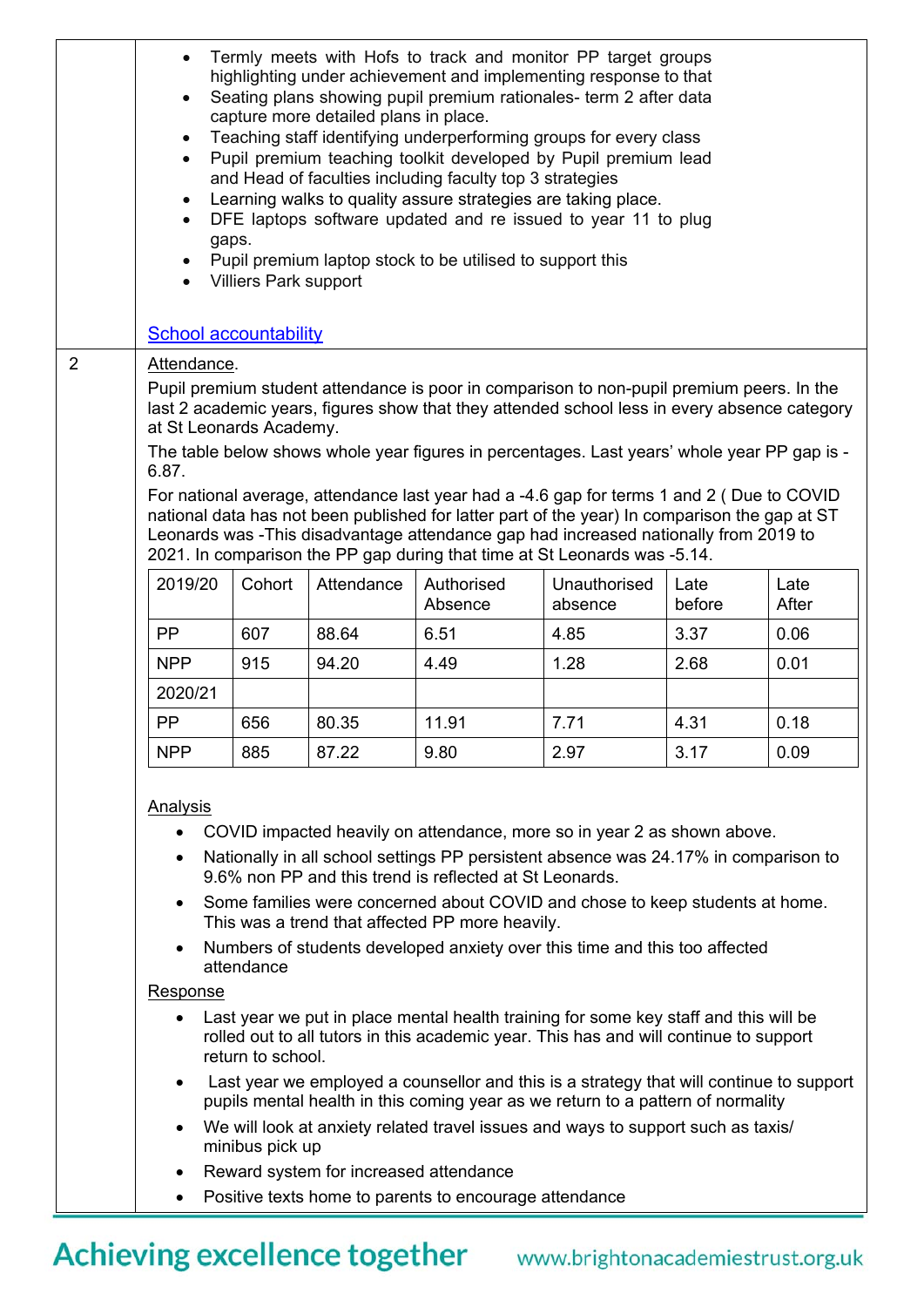|   | Information out to PP families linking attendance and outcomes                                                                                                                                                                                                                                                                                                                                                                                                                                                                                                                                                                                                                                                                                            |
|---|-----------------------------------------------------------------------------------------------------------------------------------------------------------------------------------------------------------------------------------------------------------------------------------------------------------------------------------------------------------------------------------------------------------------------------------------------------------------------------------------------------------------------------------------------------------------------------------------------------------------------------------------------------------------------------------------------------------------------------------------------------------|
|   | NB. Attendance to Hastings Primary schools 2018/19 was the lowest of 300 + local authorities<br>and this is a legacy that we need address as they move up to Secondary school as there will<br>be gaps in education.                                                                                                                                                                                                                                                                                                                                                                                                                                                                                                                                      |
| 3 | Behaviour<br><b>Analysis</b><br>68% of pupils last year who spent time in the Education training centre were pupil premium.<br>There is a link at St Leonards Academy between disadvantage and poor behaviour which is<br>evidenced by this data. Pupil premium students at St Leonards receive more negative<br>behaviour points and a higher percentage have a need to access behaviour support.<br>Response<br>Regular tracking of PP behaviour negative positive points by tutor/ pastoral<br>$\bullet$<br>teams in order for early intervention<br>Pupil premium tutor toolkit to support produced by PP lead<br>$\bullet$<br>ETC students access experienced teachers<br>$\bullet$<br>Reward system in place to promote good behaviour<br>$\bullet$ |
|   | Regular liaison with Early intervention officer and PP lead                                                                                                                                                                                                                                                                                                                                                                                                                                                                                                                                                                                                                                                                                               |
|   | PP lead to ensure PP students are accessing strategies such as Football<br>academy                                                                                                                                                                                                                                                                                                                                                                                                                                                                                                                                                                                                                                                                        |
| 4 | Cultural capital divide.<br>Statement<br>Many of our pupil premium students come from 3 <sup>rd</sup> or 4 <sup>th</sup> generation families where no one<br>has accessed university or higher education. There is a lack of aspiration that needs<br>addressing. COVID has increased this issue with many pupils not leaving the home town in<br>over a year.<br>Response<br>PP lead to liaise with HOFs to ensure meaningful trips are planned.<br>PP participation in events to match proportion of PP students in cohort<br>PP lead to produce Cultural capital checklist to be shared with all staff.<br>Mentors from the community to meet with PP students to promote opportunities in the<br>area.                                                |
|   | <b>Villiers Park participation</b>                                                                                                                                                                                                                                                                                                                                                                                                                                                                                                                                                                                                                                                                                                                        |
| 5 | Mental health<br>Mental issues have increased in our young people. This has caused issues with attendance<br>since lockdown and difficulties across school and home. 79% of our level 4 safeguarding<br>cases last year were PP and 50% of students that accessed the school counsellor were PP<br>which outweighs the proportion of pupil premium students. 8% of the pupil premium cohort<br>had regular access for 6 weeks to the school counsellor last year. General themes from that<br>were anxiety, bullying, home-life stress and self-harm. The pastoral team report on increased<br>episodes of self-harm, online bullying and students witnessing domestic abuse.<br>Response                                                                 |
|   | Capacity for pupil premium mental health support to increase with the tutor training in<br>$\bullet$<br>place<br>Safeguarding to continue to monitor pupil premium students and signpost to agencies                                                                                                                                                                                                                                                                                                                                                                                                                                                                                                                                                      |
|   | where relevant<br>Communication with pupil premium families to increase ensuring that they know about<br>available support                                                                                                                                                                                                                                                                                                                                                                                                                                                                                                                                                                                                                                |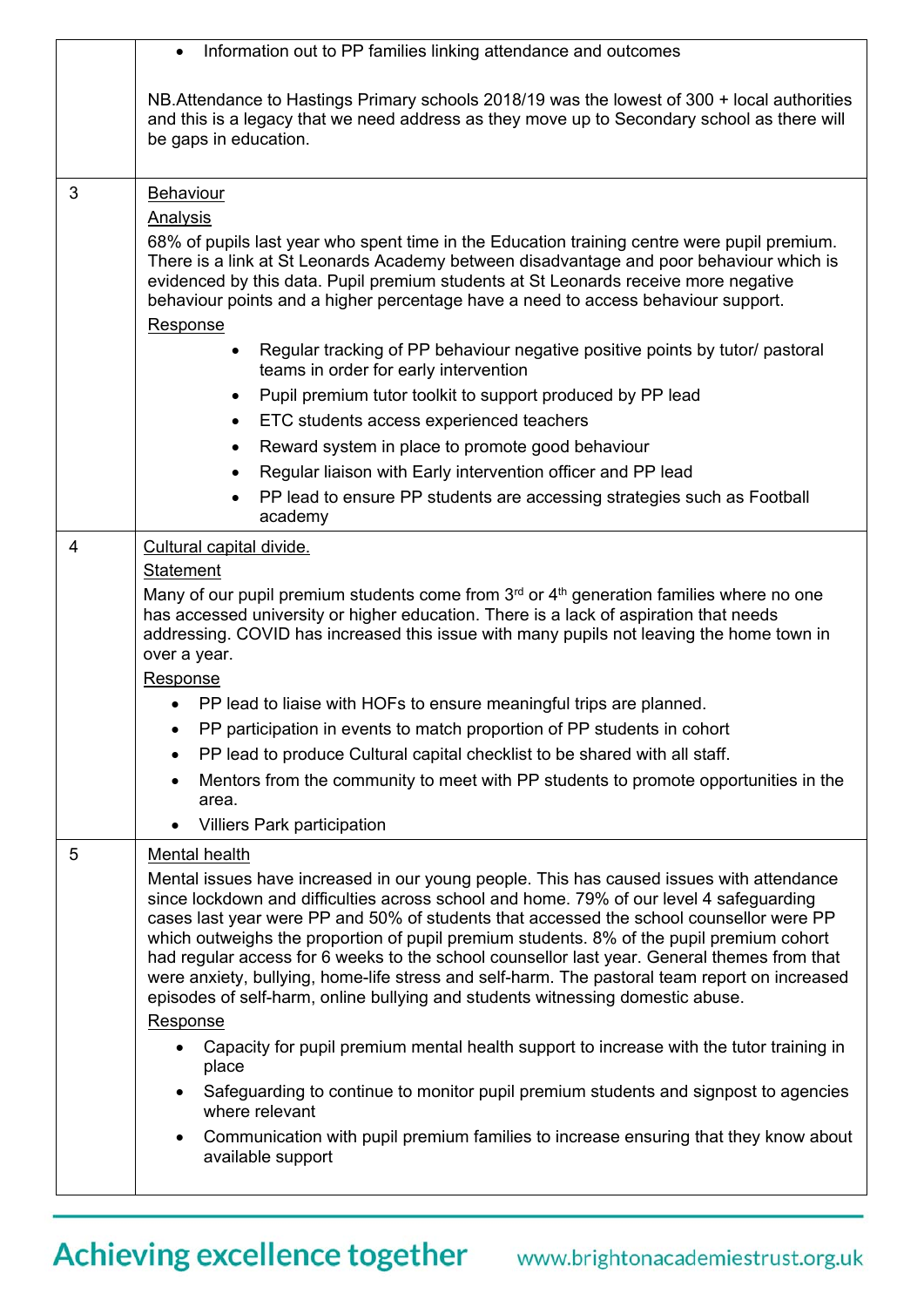| 6 | Food Hardship                                                                                                                                                                                                                                                                                                                                                                                                                     |  |  |  |  |
|---|-----------------------------------------------------------------------------------------------------------------------------------------------------------------------------------------------------------------------------------------------------------------------------------------------------------------------------------------------------------------------------------------------------------------------------------|--|--|--|--|
|   | The impact of food hardship has been more widely felt since COVID and loss of jobs in the<br>community. Conversations with families during welfare calls from pastoral team have helped<br>us identify families in extra need. Tutors and teachers are vigilant in noticing students who<br>may be hungry or look tired. It is proven that there is a correlation between food poverty poor<br>nutrition and an ability to learn. |  |  |  |  |
|   | Response                                                                                                                                                                                                                                                                                                                                                                                                                          |  |  |  |  |
|   | Needs account to support with top ups where appropriate<br>$\bullet$                                                                                                                                                                                                                                                                                                                                                              |  |  |  |  |
|   | Pupil premium lead to liaise with food bank and local food charities<br>$\bullet$                                                                                                                                                                                                                                                                                                                                                 |  |  |  |  |
|   | Refillable water bottle to continue for pupil premium students.<br>$\bullet$                                                                                                                                                                                                                                                                                                                                                      |  |  |  |  |
|   | Free breakfast provision to be made available for pupil premium students<br>$\bullet$                                                                                                                                                                                                                                                                                                                                             |  |  |  |  |
|   | Pupil premium lead to ensure communication for support reaches families<br>$\bullet$                                                                                                                                                                                                                                                                                                                                              |  |  |  |  |

## **Intended outcomes**

This explains the outcomes we are aiming for **by the end of our current strategy plan**, and how we will measure whether they have been achieved.

| <b>Intended outcome</b>                                                                                                 | <b>Success criteria</b>                                                                                                                                                                                                                                                                                                                                                                                  |
|-------------------------------------------------------------------------------------------------------------------------|----------------------------------------------------------------------------------------------------------------------------------------------------------------------------------------------------------------------------------------------------------------------------------------------------------------------------------------------------------------------------------------------------------|
| Progress and Achievement- The disadvantage gap<br>will decrease                                                         | Starting points to come from DC 1 (Nov 21)<br>Learning walks will evidence PP strategies<br>are embedded.                                                                                                                                                                                                                                                                                                |
|                                                                                                                         | Good quality teaching and learning in<br>$\bullet$<br>place across the Academy                                                                                                                                                                                                                                                                                                                           |
|                                                                                                                         | 42% or higher PP students enter EBACC<br>subjects at KS4                                                                                                                                                                                                                                                                                                                                                 |
|                                                                                                                         | Seating plans will be in place to support<br>$\bullet$<br>and enhance PP progress                                                                                                                                                                                                                                                                                                                        |
|                                                                                                                         | Teachers can use data to identify<br>$\bullet$<br>underperforming groups                                                                                                                                                                                                                                                                                                                                 |
|                                                                                                                         | Robust tracking and monitoring is in place<br>$\bullet$<br>for DC's with follow up meetings.                                                                                                                                                                                                                                                                                                             |
|                                                                                                                         | P8 gap minimises and heads towards 0<br>$\bullet$                                                                                                                                                                                                                                                                                                                                                        |
| Attendance- attendance for pupil premium<br>students will improve.                                                      | The gap between pupil premium<br>$\bullet$<br>attendance and non-pupil premium<br>decreases.                                                                                                                                                                                                                                                                                                             |
|                                                                                                                         | Pupil premium attendance trends makes<br>a positive change and moves towards<br>National average (figure for Nat ave<br>won't be announced until next year)                                                                                                                                                                                                                                              |
| Behaviour- Students will be supported in school to<br>develop strategies to manage their own behaviour<br>successfully. | PP students' negative behavior points will<br>$\bullet$<br>decrease<br>PP students' positive points will outweigh<br>$\bullet$<br>the negative points.<br>100% of all PP students accessing the<br>$\bullet$<br>ETC will transition successfully back into<br>mainstream<br>Exclusions of any type be inline or less<br>than 42% pupil premium. The percentage<br>of pupil premium fixed term exclusions |
|                                                                                                                         | decrease                                                                                                                                                                                                                                                                                                                                                                                                 |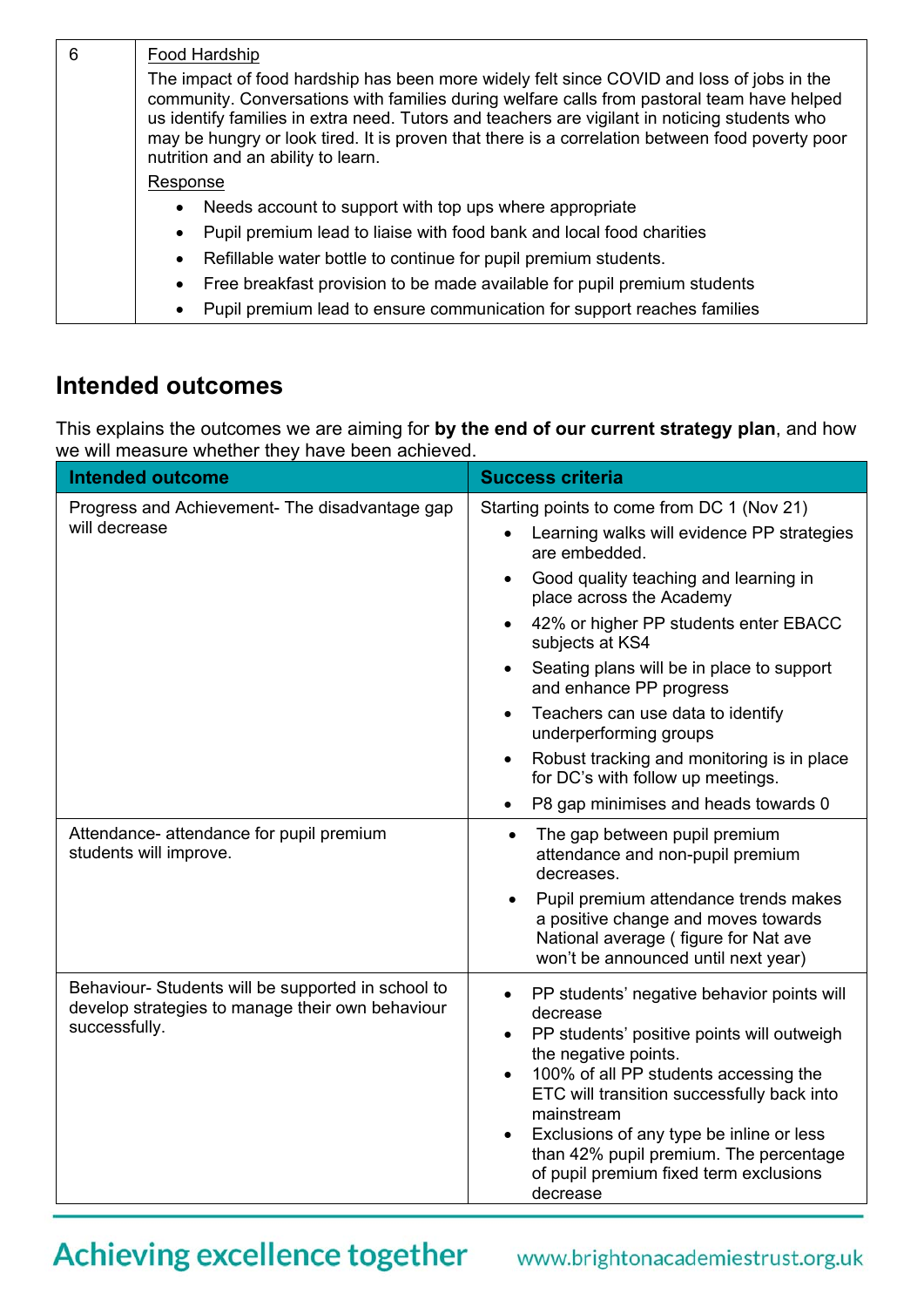| Cultural Capital- Finances will not be a barrier for<br>disadvantaged students in attending cultural<br>capital. Staff will actively encourage engagement<br>with this. | A minimum of 42% take up and<br>attendance to cultural activities will be<br>pupil premium students.<br>This figure is also a target for in school<br>activities such as student leadership,<br>school productions and football academy                                                                                          |
|-------------------------------------------------------------------------------------------------------------------------------------------------------------------------|----------------------------------------------------------------------------------------------------------------------------------------------------------------------------------------------------------------------------------------------------------------------------------------------------------------------------------|
| <b>Mental Health</b>                                                                                                                                                    | Tutors at St Leonards Academy will have<br>$\bullet$<br>undertaken place2be mental health<br>training in addition to year leads.<br>100% of referrals due to mental health<br>$\bullet$<br>will be acted on by the safeguarding team<br>and signposted to the correct support<br>system.                                         |
| Food poverty and uniform                                                                                                                                                | No student at St Leonards Academy goes<br>$\bullet$<br>without food whilst at school.<br>Students suffering additional hardship at<br>home access top up support to ensure<br>adequate nutrition. Case studies and<br>pupil voice will evidence this.<br>The updated uniform request form is sent<br>out to parents half termly. |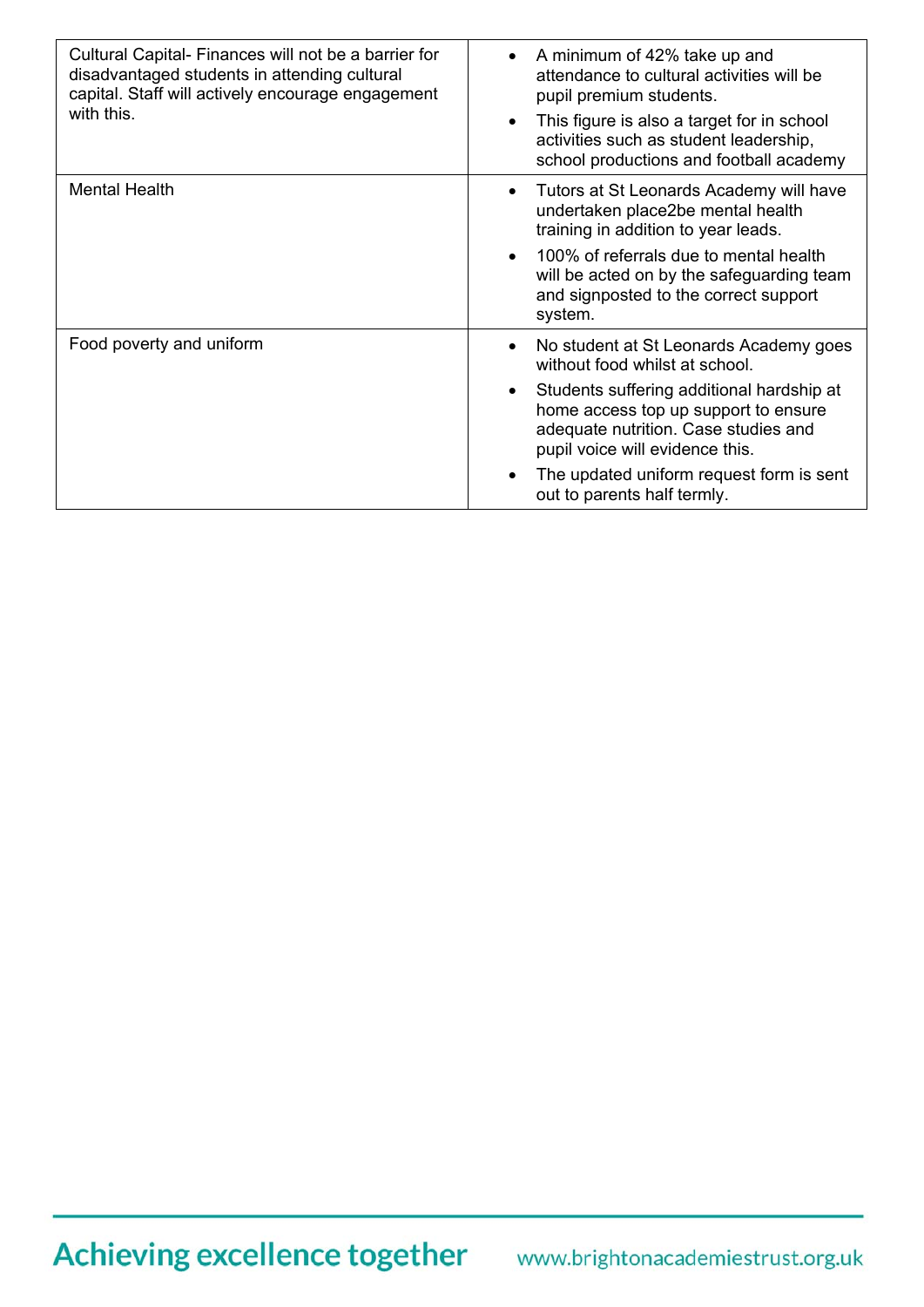## **Activity in this academic year**

This details how we intend to spend our pupil premium (and recovery premium funding) **this academic year** to address the challenges listed above.

### **Teaching (for example, CPD, recruitment and retention)**

#### Budgeted cost: £ 415,968.16

| <b>Activity</b>                                                                                                                                     | Evidence that supports this approach                                                                                                                                                                                                                                                                                                                                                                                                                                                                                                                                                                                                                                                                                                                                                                                                                                                                                                                                                                                                                                                                                                                                                                                                                                                                                                                                                                                                                                                                                                                          | <b>Challenge</b><br>number(s)<br>addressed |
|-----------------------------------------------------------------------------------------------------------------------------------------------------|---------------------------------------------------------------------------------------------------------------------------------------------------------------------------------------------------------------------------------------------------------------------------------------------------------------------------------------------------------------------------------------------------------------------------------------------------------------------------------------------------------------------------------------------------------------------------------------------------------------------------------------------------------------------------------------------------------------------------------------------------------------------------------------------------------------------------------------------------------------------------------------------------------------------------------------------------------------------------------------------------------------------------------------------------------------------------------------------------------------------------------------------------------------------------------------------------------------------------------------------------------------------------------------------------------------------------------------------------------------------------------------------------------------------------------------------------------------------------------------------------------------------------------------------------------------|--------------------------------------------|
| Education<br>Training centre<br>and behaviour<br>support $-$<br>100% cost of<br>support staff<br>0% towards<br>teaching staff<br>and ETC<br>manager | One size does not fit all and at St Leonards Academy we strive to<br>ensure that students are given the tools to manage the expectations<br>of a mainstream education. "According to figures from the Department<br>for Education, pupils who receive Free School Meals are more likely<br>to receive a permanent or fixed period exclusion compared to those<br>who do not.<br>The most common reason for exclusion is persistent disruptive<br>behaviour. Pupil behaviour will have multiple influences, some of<br>which teachers can directly manage though universal or classroom<br>management approaches. Some pupils will require more specialist<br>support to help manage their self-regulation or social and emotional<br>skills. This is where the Education training centre comes in. Last year<br>68% of pupils who accessed the ETC where pupil premium. This<br>behaviour management strategy allows learning in the classroom to<br>occur without disruption whilst pupils who access the ETC are<br>learning the skills and equipping themselves for a successful return.<br>One of the recommendations of the Timpson review on behaviour in<br>schools is that "we should expect schools consistently to have the<br>right systems in place and teachers to have the right skills to manage<br>poor behaviour and provide support where children need it - but we<br>must equip them with the right tools, capability and capacity to deliver<br>against this expectation"<br><b>EEF Behaviour interventions</b><br><b>Timpson review</b> | 1 and $3$                                  |
| Safeguarding<br>team<br>Contribution<br>20% DSL<br>100% manager<br>50% exclusion<br>officer                                                         | It is a requirement that all staff have a clear and thorough<br>understanding of the document "Keeping children safe in education"<br>Staff must have high quality training and know the importance of<br>recording detail appropriately. All staff at St Leonards must<br>understand the importance of rigour in all communication and<br>procedures. There must be total clarity in expectations<br>In the academic year 2020/21 79% of level 4 safeguarding cases at<br>St Leonards Academy were classed as disadvantaged.<br>We have a duty of care to keep children safe and eradicate risk<br>where possible. We must provide a safe space with trained staff to<br>enable students who have made a disclosure to have a sfae point of<br>contact.                                                                                                                                                                                                                                                                                                                                                                                                                                                                                                                                                                                                                                                                                                                                                                                                      | 3, 5 and 6                                 |
| Attendance<br>team                                                                                                                                  | Every day missed is a missed learning opportunity and has a<br>detrimental effect on final educational outcomes. The 2014 DFE<br>report highlights the link between absence and attainment. The                                                                                                                                                                                                                                                                                                                                                                                                                                                                                                                                                                                                                                                                                                                                                                                                                                                                                                                                                                                                                                                                                                                                                                                                                                                                                                                                                               | 1, 2                                       |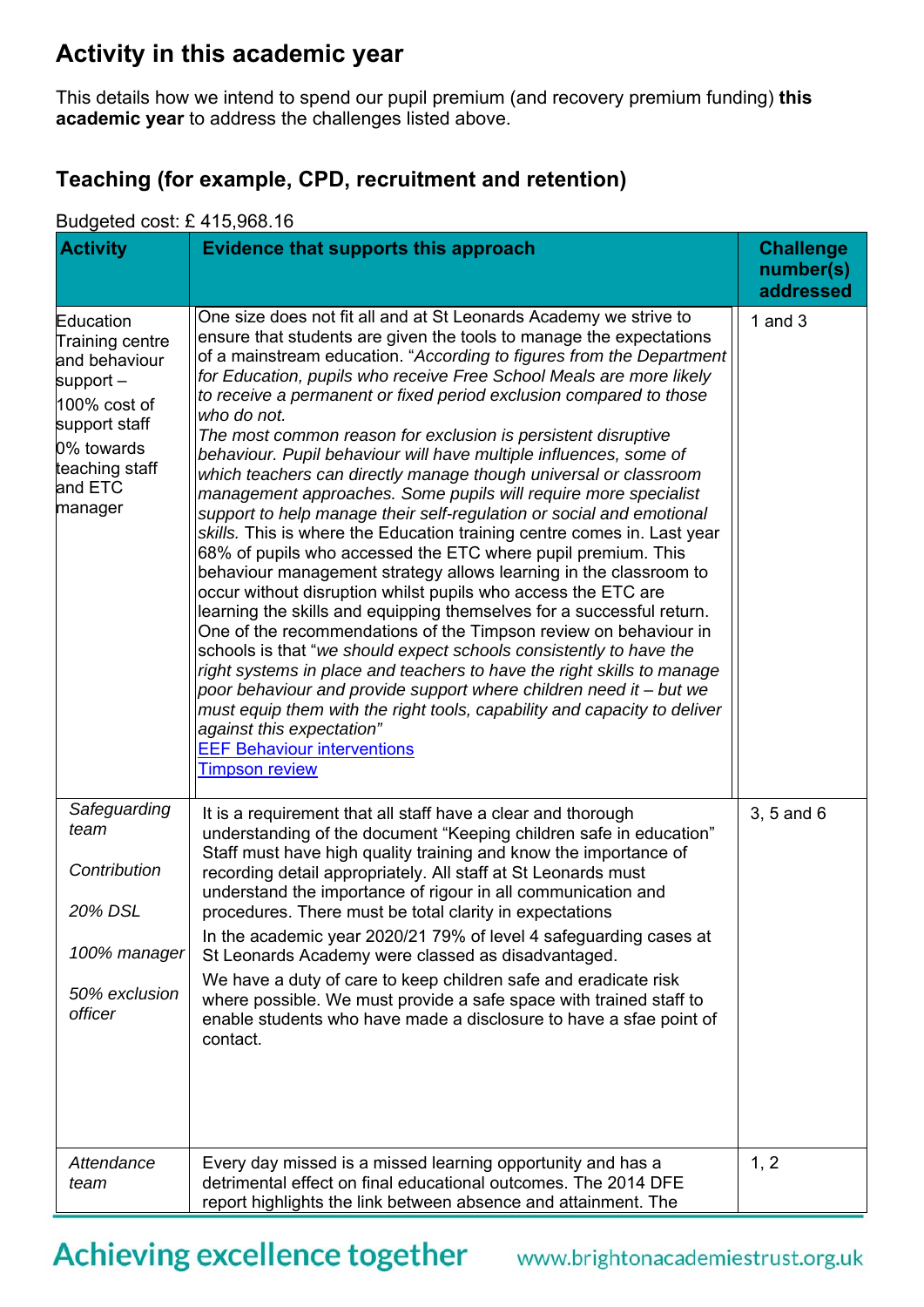| 50%<br>contribution                                                                                                                          | attendance team will continue to monitor and look at strategies to<br>improve attendance. Backed by evidence from the Sutton Trust and<br>Education endowment foundation the attendance team will use<br>positive texts to promote communication and encourage attendance<br>gov.uk absence and attainment<br>gov.uk just one day off                                                                                                                                                                                                                                                                                                                                                                                                                                                                                                                                                                                                                                                                                                                                                                                                                                                                                                                                                                                                                                                                                       |                    |
|----------------------------------------------------------------------------------------------------------------------------------------------|-----------------------------------------------------------------------------------------------------------------------------------------------------------------------------------------------------------------------------------------------------------------------------------------------------------------------------------------------------------------------------------------------------------------------------------------------------------------------------------------------------------------------------------------------------------------------------------------------------------------------------------------------------------------------------------------------------------------------------------------------------------------------------------------------------------------------------------------------------------------------------------------------------------------------------------------------------------------------------------------------------------------------------------------------------------------------------------------------------------------------------------------------------------------------------------------------------------------------------------------------------------------------------------------------------------------------------------------------------------------------------------------------------------------------------|--------------------|
| SLT (PP lead<br>and Alt prov<br>lead)<br>20%<br>contribution                                                                                 | Pupil premium lead is required to research, monitor and evidence<br>strategies to promote opportunities and provide fair access to<br>education and the school experience for all pupil premium students.                                                                                                                                                                                                                                                                                                                                                                                                                                                                                                                                                                                                                                                                                                                                                                                                                                                                                                                                                                                                                                                                                                                                                                                                                   | 1,2,3,4,5,and<br>6 |
| Mental health<br>support-this<br>includes<br>behaviour<br>support, early<br>intervention<br>officer.<br>50%<br>contribution<br>to counsellor | In a report of research by mental health.org the importance of support<br>in schools is cited especially to combat the effects of COVID and<br>lockdown." Young people have also expressed worries about how<br>lockdown will affect their educational and career prospects. It is<br>therefore important to ensure that schools are providing support and<br>reassurance to children and young people on how schools will<br>support them to continue to sit exams and apply for further education"<br>This study also highlighted that this applies heavily to students who<br>are SEN or come from disadvantaged backgrounds. Teachers trained<br>in mental health support and access to a school counsellor will<br>support our young people in having healthy minds<br>mentalhealth.org lockdown and mental health                                                                                                                                                                                                                                                                                                                                                                                                                                                                                                                                                                                                     | 5                  |
| Pastoral head<br>of year team<br>and pastoral<br>year leads<br>50%<br>contribution.                                                          | Pastoral care at St Leonards has been re-introduced in the last<br>academic year and is vital especially since school closures due to<br>COVD. The pastoral head of team oversees heads of year and tutors<br>and co-ordinates the structures and systems that support the<br>everyday running of St Leonards Academy. In support of behaviour in<br>school the education endowment foundation states "Being in an<br>informed position where staff can be aware of negative influences<br>starting or continuing to affect a pupil's life is key to building<br>understanding and to identifying the most effective behaviour<br>management approach" This can be managed well in school with the<br>support of a good pastoral structure where all pupils can access an<br>adult that they know and trust and communication systems are good.<br>This also supports the "establish, maintain and restore" cycle focusing<br>on our most vulnerable pupils in school who need positive<br>relationships. There is additional research showing the impact of<br>successful transitions not just from school to school but when<br>changes are made to routines, classes, teachers and even year<br>groups. The pastoral team are there to support all of these transitions<br>at all times. This impacts on all aspects of school life.<br><b>EEf Improving behaviour in schools</b><br><b>EEF</b> schools transition tools | 1,2,3,5, and 6     |

### **Targeted academic support (for example, tutoring, one-to-one support structured interventions)**

Budgeted cost: £80000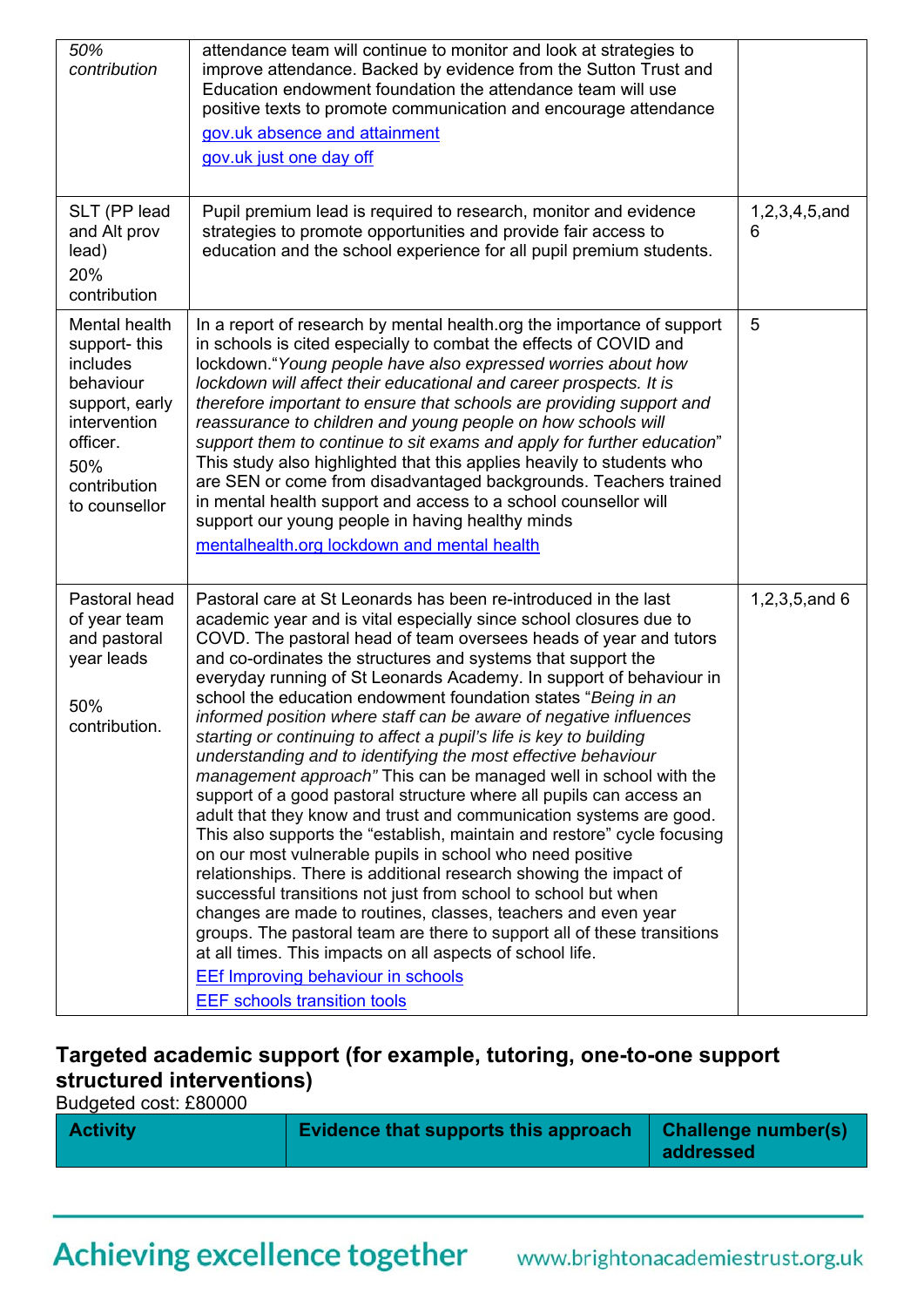| Small group tuition and<br>one to one tuition                                   | Education Endowment foundation research<br>points to the fact that small group tuition can<br>add up to 4 months to a students learning<br>when conducted correctly. One-to one<br>targeted tuition may gain as much as 5<br>months progress. Both strategies show<br>impact for low moderate cost.<br><b>EEF</b> one to one tuition<br><b>EEF</b> small group tuition | 1 |
|---------------------------------------------------------------------------------|------------------------------------------------------------------------------------------------------------------------------------------------------------------------------------------------------------------------------------------------------------------------------------------------------------------------------------------------------------------------|---|
| Support resources<br>(revision guides/<br>workbooks to support<br>homework etc) | Investment to support educational equity,<br>revision guides and workbooks are<br>supporting homework and independent<br>learning activities. This has a 5 month<br>impact on progress for relatively low cost.<br><b>EEF homework</b>                                                                                                                                 | 1 |

## **Wider strategies (for example, related to attendance, behaviour, wellbeing)**

### Budgeted cost: £ 111,949.16

| <b>Activity</b>                   | <b>Evidence that supports this approach</b>                                                                                                                                                                                                                                                                                                                                                                                                                                                                                                                                                                                                                                                                                                                                                                                                                                                                                                                        | <b>Challenge</b><br>number(s)<br>addressed |
|-----------------------------------|--------------------------------------------------------------------------------------------------------------------------------------------------------------------------------------------------------------------------------------------------------------------------------------------------------------------------------------------------------------------------------------------------------------------------------------------------------------------------------------------------------------------------------------------------------------------------------------------------------------------------------------------------------------------------------------------------------------------------------------------------------------------------------------------------------------------------------------------------------------------------------------------------------------------------------------------------------------------|--------------------------------------------|
| <b>Football Academy</b>           | Students that were part of the year 8 football<br>academy disadvantage pilot project last year had<br>many hidden curriculum successes. This leads to<br>increased engagement and ultimately academic<br>successes. This project will continue and grow across<br>other year groups. Evidence and detail below<br>81% Attendance as a group up to 90.4%.<br>Every student attendance has increased.<br>10 day exclusions down to 1 day.<br>$\bullet$<br>Every student has increased pride pounds (bar<br>one).<br>Break time issues have reduced significantly (<br>$\bullet$<br>evidence from classcharts and HOY)<br>Students have some pride in being part of a<br>team and have got more respect for teachers.<br>When seen in the corridor they are more polite,<br>they go to lessons when asked they are not<br>causing issues at break times. Football<br>academy is a conversation starter for a lot of<br>them when talking to other students and staff. | $1,3$ and $4$                              |
| Cultural Capital-<br>School trips | Cultural capital is vital in able to support social<br>mobility. In times of COVID and lockdown the gap<br>between advantage and disadvantage has widened in                                                                                                                                                                                                                                                                                                                                                                                                                                                                                                                                                                                                                                                                                                                                                                                                       | 1 and $4$                                  |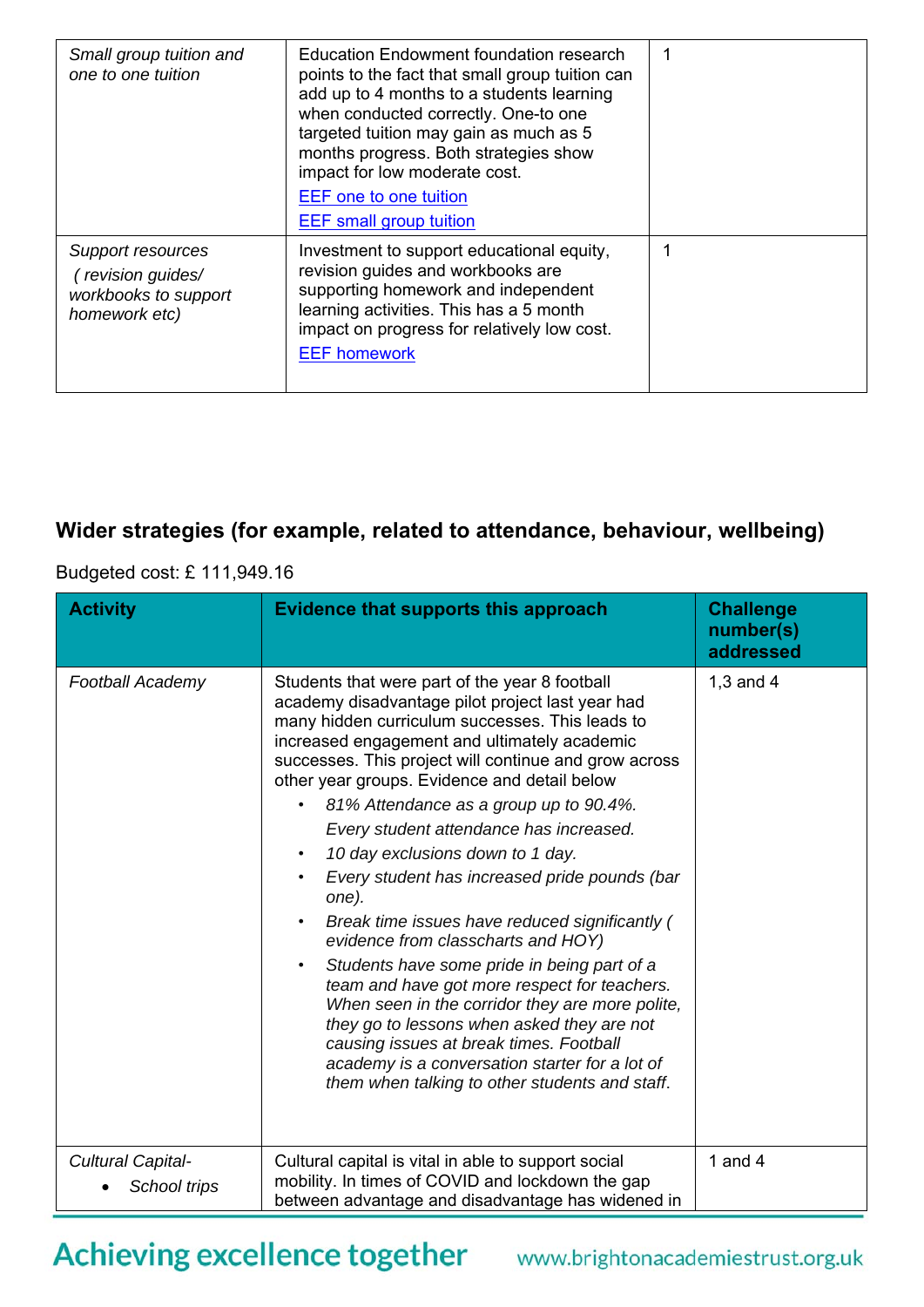| Enrichment<br>$\bullet$<br>clubs<br>Villers park,<br>Young<br>Gentlemans<br>project<br>Let it shine | terms of accessing cultural capital. A report by the<br>Social mobility commission states that "There was a<br>direct link between household income and<br>participation for almost all extra-curricular activities" it<br>also notes that "Participation in extra-curricular<br>activities has also been found to have a positive<br>association with educational aspirations"<br>Social mobility report                                                                                                                                                                                                                                                                                                                        |           |
|-----------------------------------------------------------------------------------------------------|----------------------------------------------------------------------------------------------------------------------------------------------------------------------------------------------------------------------------------------------------------------------------------------------------------------------------------------------------------------------------------------------------------------------------------------------------------------------------------------------------------------------------------------------------------------------------------------------------------------------------------------------------------------------------------------------------------------------------------|-----------|
| Rewards (attendance)<br>Travel to support<br>attendance- minibus<br>driver                          | Every day missed is a missed learning opportunity<br>and has a detrimental effect on final educational<br>outcomes. The 2014 DFE report highlights the link<br>between absence and attainment.<br>https://www.gov.uk/government/news/just-one-day-<br>off-can-hamper-childrens-life-chances<br>https://www.gov.uk/government/publications/absence-<br>and-attainment-at-key-stages-2-and-4-2013-to-2014                                                                                                                                                                                                                                                                                                                          | 1 and $2$ |
| Food support and<br>uniform                                                                         | Some students at the St Leonards Academy come to<br>school with no money for food for the day." In the short<br>term, children who are living in food-insecure families<br>are more likely to suffer from education losses. When<br>children do not have enough to eat, they are less likely<br>to achieve their developmental goals on time, or to<br>achieve their potential at school." The needs account<br>will cover this and in cases of extreme hardship daily<br>tops on students accounts allow for extra food where<br>this lacks at home. Students at St Leonards Academy<br>on free school meals are all entitled to a free breakfast<br>when attending breakfast club.<br>the conversation- lifelong impact of FSM | 1 and $6$ |
| Counselling support and<br>nurture                                                                  | Links to evidence as shown above from<br>www.mentalhealth.org                                                                                                                                                                                                                                                                                                                                                                                                                                                                                                                                                                                                                                                                    | 5         |
| <b>Alternative Provision</b><br>(college, workplace,<br>jujitsi)                                    | Alternative Provision supports where mainstream may<br>not be appropriate. Pupils may be at risk of exclusion<br>or need a totally different approach to ensure they<br>achieve their potential. We finance places at college,<br>14-16 pathway, the workplace, 180 and college<br>central. We follow the recommendations from page 8<br>of the OFSTED report<br><b>OFSTED report on ALt prov</b>                                                                                                                                                                                                                                                                                                                                | 1 and $2$ |

## **Total budgeted cost: £ 607,917.32**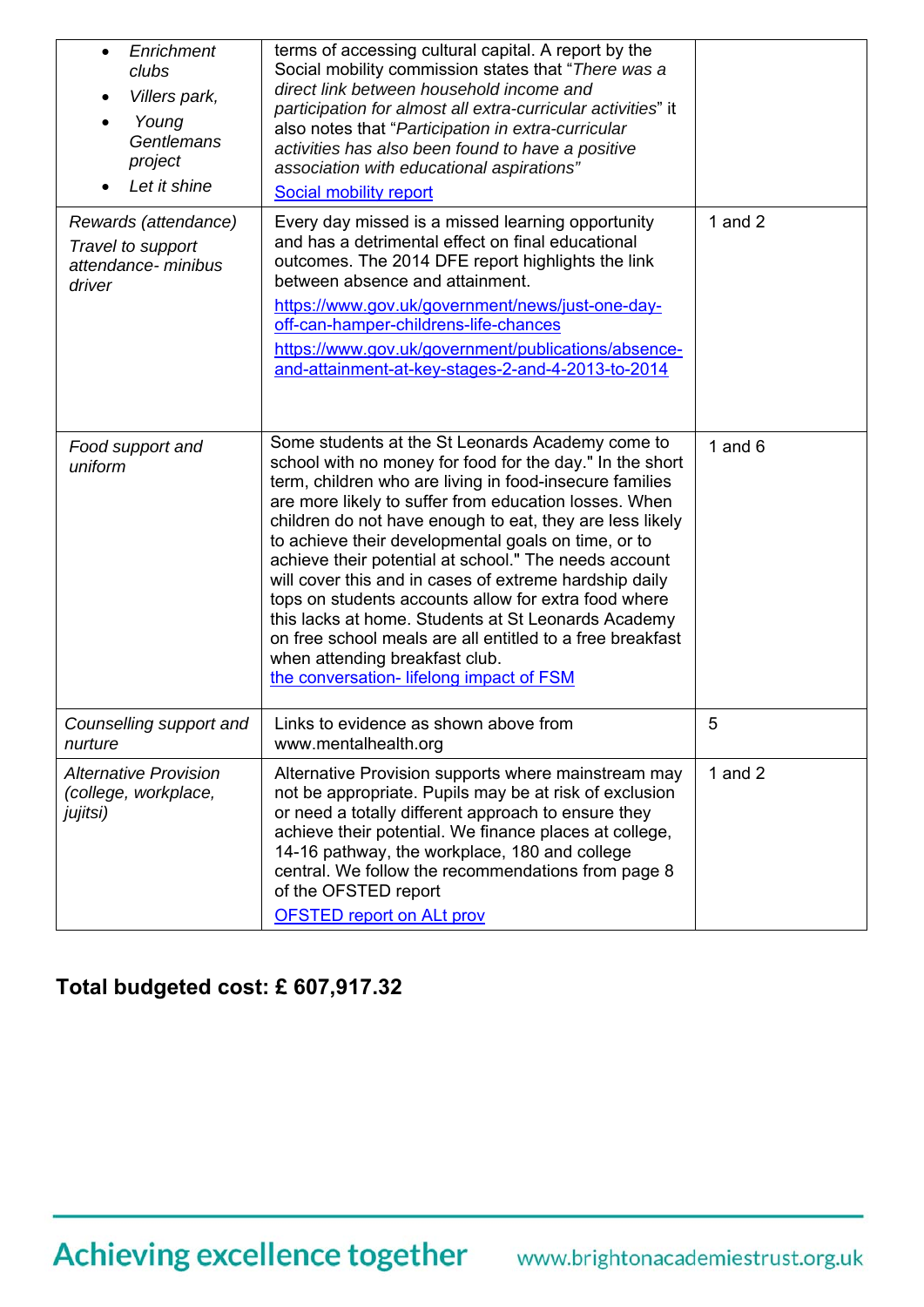## **Part B: Review of outcomes in the previous academic year**

## **Pupil premium strategy outcomes**

This details the impact that our pupil premium activity had on pupils in the 2020 to 2021 academic year.

This evaluation has also been used to form part of evidence for current 2021/22 pupil premium expenditure.

Pupil premium figures from last year:

| Year group | PP cohort | <b>PP</b> % | NPP cohort | FSM cohort | FSM % |
|------------|-----------|-------------|------------|------------|-------|
|            | 135       | 46%         | 161        | 92         | 31%   |
|            | 125       | 42%         | 173        | 89         | 30%   |
| 9          | 112       | 38%         | 184        | 75         | 25%   |
| 10         | 122       | 41%         | 177        | 97         | 32%   |
| 11         | 120       | 41%         | 170        | 93         | 32%   |
| <b>AVG</b> |           | 42%         |            |            | 30%   |

#### **Staffing**

| Team         | Roles and                                                                                                                                                                                                                                                                                                                                                                                                                                                                                | Rationale                                                                                                                                                                                                                                                                                                                    | Impact                                                                                                                                                                                                                                                                                                                                                                                                                                                                                                                                                                                                                                                                                                                                                                                                                       |
|--------------|------------------------------------------------------------------------------------------------------------------------------------------------------------------------------------------------------------------------------------------------------------------------------------------------------------------------------------------------------------------------------------------------------------------------------------------------------------------------------------------|------------------------------------------------------------------------------------------------------------------------------------------------------------------------------------------------------------------------------------------------------------------------------------------------------------------------------|------------------------------------------------------------------------------------------------------------------------------------------------------------------------------------------------------------------------------------------------------------------------------------------------------------------------------------------------------------------------------------------------------------------------------------------------------------------------------------------------------------------------------------------------------------------------------------------------------------------------------------------------------------------------------------------------------------------------------------------------------------------------------------------------------------------------------|
| Safeguarding | responsibilities<br>Availability to<br>$\bullet$<br>discuss and<br>oversee<br>safeguarding<br>concerns<br><b>Identify CP</b><br>issues and<br>signpost to<br>appropriate<br>agency<br>Own and all<br>staff training<br>fully updated in<br>a timely fashion<br>Responsibility<br>for adequate<br>reporting<br>systems<br>Communication<br>with caregivers<br>Ensuring<br>policies are<br>updated and<br>safer<br>recruitment is<br>in place.<br>Availability for<br>staff<br>supervision | Safeguarding<br>and welfare<br>teams are<br>essential to<br>ensure the<br>safety and<br>wellbeing of<br>children in<br>education.<br>It is essential<br>that all staff<br>are trained and<br>understand<br>that they have<br>a responsibility<br>to be fully<br>updated in all<br>safeguarding<br>practices and<br>policies. | All staff at St Leonards have a<br>full understanding of<br>responsibilities as far as<br>safeguarding is concerned.<br>Training has been timely with<br>regular knowledge check<br>surveys.<br>Safeguarding team have<br>followed up and monitored<br>306 pupil premium referrals<br>over the last academic year.<br>There are impact statements<br>on CPOMs for students who<br>have completed support with<br>EHKWS.<br>79% of all level 4 safeguarding<br>cases were pupil premium.<br>64% of all level 3 safeguarding<br>cases were pupil premium.<br>These students have been<br>regularly overseen.<br>All new intake safeguarding<br>files have been reviewed with<br>immediate referrals where<br>appropriate.<br>Young people who require it<br>have all had an immediate<br>support from groups such as<br>LGBTQ. |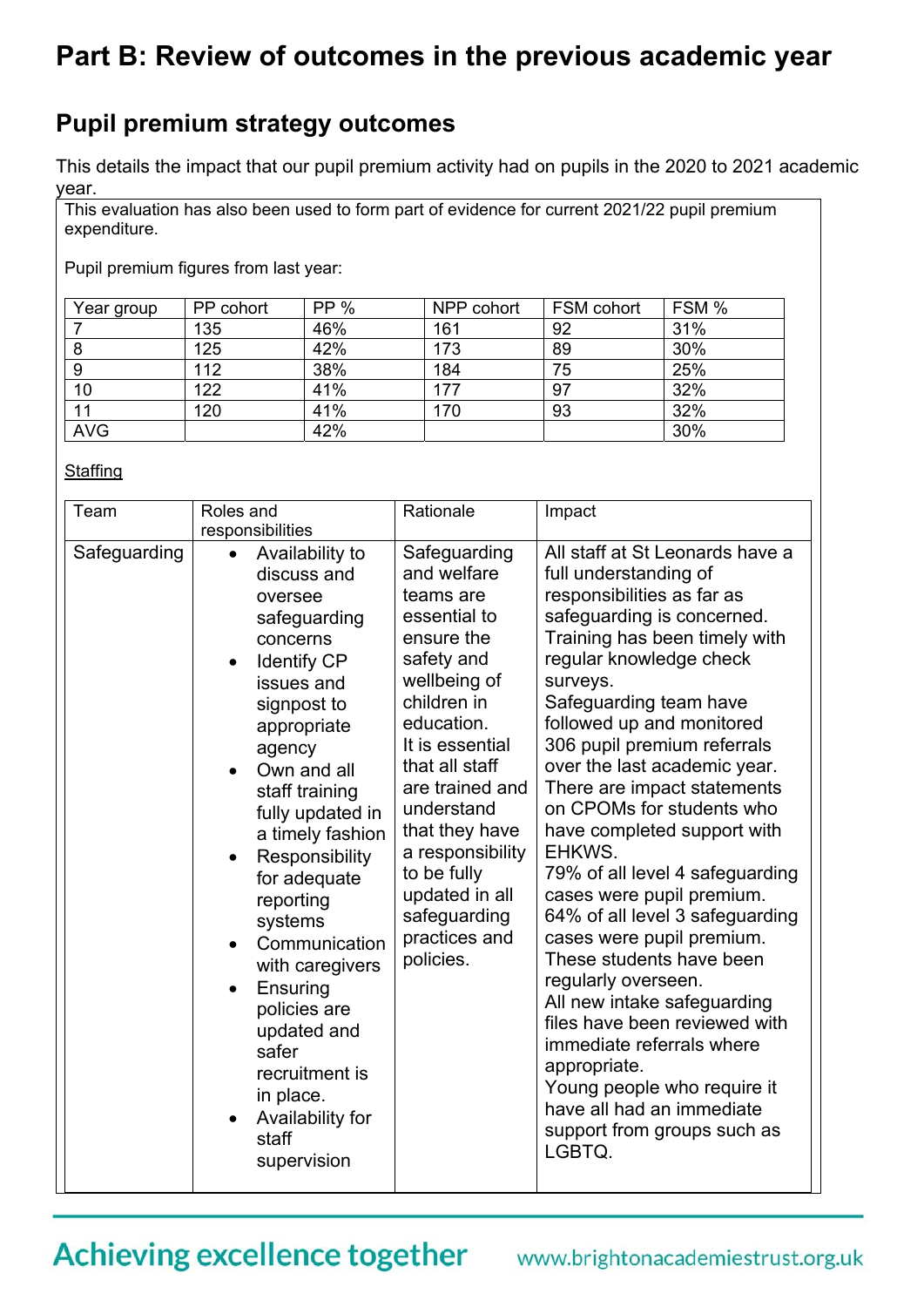|            |                                                                                                                                                                                                                                                                                                                                                                                                                                                                                                                                                                                     |                                                                | Daily safeguarding meetings<br>ensured that all CPOMS<br>entries are actioned.                                                                                                                                                                                                                                                                                                                                                                                                                                                                                                                                                                                                                                                                                                                                                                                                                                                                                                                                                                                                                                                                                                                                                                                                                                                                                             |
|------------|-------------------------------------------------------------------------------------------------------------------------------------------------------------------------------------------------------------------------------------------------------------------------------------------------------------------------------------------------------------------------------------------------------------------------------------------------------------------------------------------------------------------------------------------------------------------------------------|----------------------------------------------------------------|----------------------------------------------------------------------------------------------------------------------------------------------------------------------------------------------------------------------------------------------------------------------------------------------------------------------------------------------------------------------------------------------------------------------------------------------------------------------------------------------------------------------------------------------------------------------------------------------------------------------------------------------------------------------------------------------------------------------------------------------------------------------------------------------------------------------------------------------------------------------------------------------------------------------------------------------------------------------------------------------------------------------------------------------------------------------------------------------------------------------------------------------------------------------------------------------------------------------------------------------------------------------------------------------------------------------------------------------------------------------------|
| Attendance | Record<br>$\bullet$<br>attendance<br>data in a timely<br>fashion<br>Analysis of<br>whole school<br>and sub group<br>data and<br>reporting to<br>stakeholders<br>To implement<br>appropriate<br>strategies in<br>order to tackle<br>attendance<br>issues<br>Contact with<br>caregivers and<br>appropriate<br>agencies such<br>as ESBAS<br>Maintain a<br>good<br>knowledge of<br>relevant<br>statutory<br>frameworks<br>Be aware of<br>CP and<br>safeguarding<br>policies<br>Liaise with<br>relevant school<br>staff such as<br>pastoral in<br>order to<br>support good<br>attendance | Attendance to<br>school is<br>essential to<br>good<br>outcomes | Taxis provided for pupil<br>premium students who were<br>not accessing school due to:<br>illness, bereavement, anxiety<br>or refusal. Due to individual<br>cost these were reviewed<br>individually. Regular taxis<br>provided for students below<br>show 1 <sup>st</sup> half vs 2 <sup>nd</sup> half of year<br>attendance.<br>Att%<br>Att%<br>Student<br>64%<br>6.1%<br>$\overline{2}$<br>0%<br>24%<br>3<br>86.9%<br>93.8%<br>4<br>95%<br>93.8%<br>5<br>72.3%<br>14.9%<br>6<br>70%<br>60%<br>$\overline{7}$<br>66.3%<br>100%<br>85.6%<br>8<br>73.4%<br>9<br>66.2%<br>64.4%<br>72.3%<br>10<br>43.3%<br>Laptops were sourced and<br>offered to 100% of PP students<br>to attend online learning.<br>There was a 10% negative gap<br>on attendance to online<br>learning between PP and<br>whole cohort. However there<br>was a 20% increase in PP<br>attendance from during<br>lockdown after laptops were<br>offered. This equates to an<br>extra 98 students Attendance<br>figures for online learning are<br>shown below for PP in<br>comparison to whole cohort.<br>PP%<br>cohort%<br>Year<br>$\overline{7}$<br>50<br>66<br>63<br>8<br>73<br>9<br>54<br>66<br>10<br>60<br>68<br>11<br>64<br>72<br>Attendance team monitored<br>and tracked attendance of all<br>vulnerable and PP students.<br>Concerns were raised to<br>safeguarding or referrals made<br>to ESBAS. |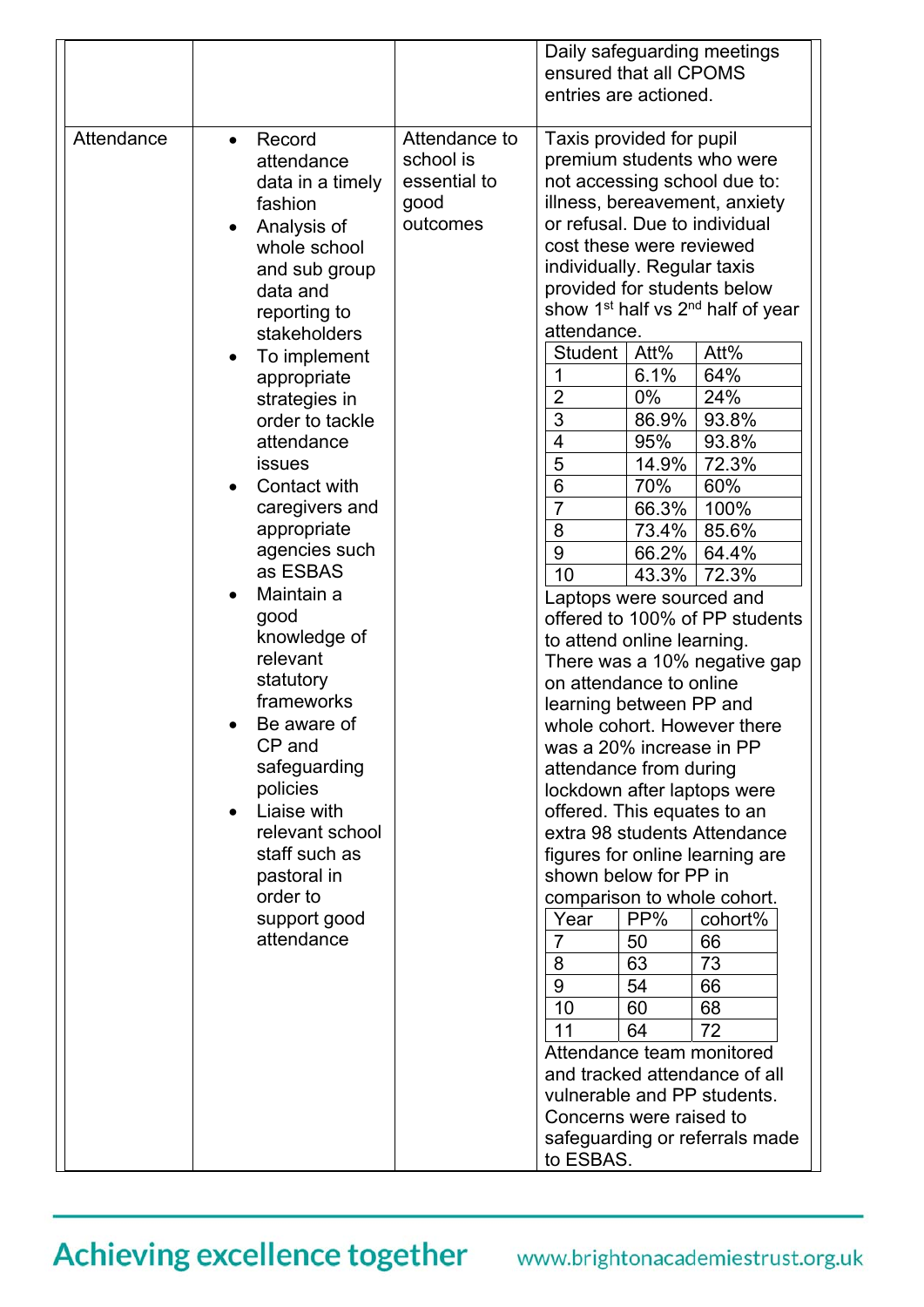|                                                                          |                                                                                                                                                                                                                                                                         |                                                                                                                                                                                                                                                                          | <b>ESBAS</b> referrals were made to<br>support attendance for 6 PP<br>students.<br>3 PP students who had<br>existing ESBAS intervention<br>were monitored.<br>First day absence calling<br>prioritised PP students after<br>safeguarding concerns.                                                                                                                                                                                                                                                                                                                                                                                                                                                                    |
|--------------------------------------------------------------------------|-------------------------------------------------------------------------------------------------------------------------------------------------------------------------------------------------------------------------------------------------------------------------|--------------------------------------------------------------------------------------------------------------------------------------------------------------------------------------------------------------------------------------------------------------------------|-----------------------------------------------------------------------------------------------------------------------------------------------------------------------------------------------------------------------------------------------------------------------------------------------------------------------------------------------------------------------------------------------------------------------------------------------------------------------------------------------------------------------------------------------------------------------------------------------------------------------------------------------------------------------------------------------------------------------|
|                                                                          |                                                                                                                                                                                                                                                                         |                                                                                                                                                                                                                                                                          | <b>Moving Forward</b><br>Bus passes to be provided<br>where possible in place of<br>taxis. Minbus driver to be<br>sourced to support with travel<br>to school to save taxi costs.<br>Meetings fortnightly with<br>attendance officer and PP lead<br>to assess PP attendance and<br>identify support strategies in a<br>timely manner.<br>Reward system to be<br>developed with attendance<br>team with focus on pupil<br>premium.<br>Reward events and trips for<br>improved and 100%<br>attendance.<br>All vulnerable children with<br>attendance less than 95% will<br>have a APAR in place with an<br>AIA with parents and carers.<br>Where needed additional<br>support from external services<br>will be sought. |
| Education<br>Training<br>Centre<br>(In house<br>alternative<br>provison) | Planning of<br>$\bullet$<br>appropriate<br>learning<br>timetable and<br>activities<br>Communication<br>with key staff<br>and caregivers<br>Equipping<br>٠<br>pupils with<br>relevant tools<br>and strategies<br>in preparation<br>for<br>reintegration to<br>mainstream | All students at<br><b>St Leonards</b><br>Academy have<br>a right to learn<br>without<br>disturbance or<br>disruption.<br>Some students<br>need support<br>in order to<br>access<br>mainstream<br>lessons in<br>terms of<br>behavior. The<br><b>ETC</b> is<br>designed to | The ETC last academic year<br>had 4 members of permanent<br>staff who oversaw and<br>supported students. They<br>liaised with outside agencies<br>such as ESBAS. ETC students<br>were taught by experienced<br>teaching staff only. There was<br>a disparity as far as pupil<br>premium students are<br>concerned. 69% of ETC<br>students 2020/21 last year<br>were pupil premium in<br>comparison to non PP. 3 are<br>also in the care system.                                                                                                                                                                                                                                                                       |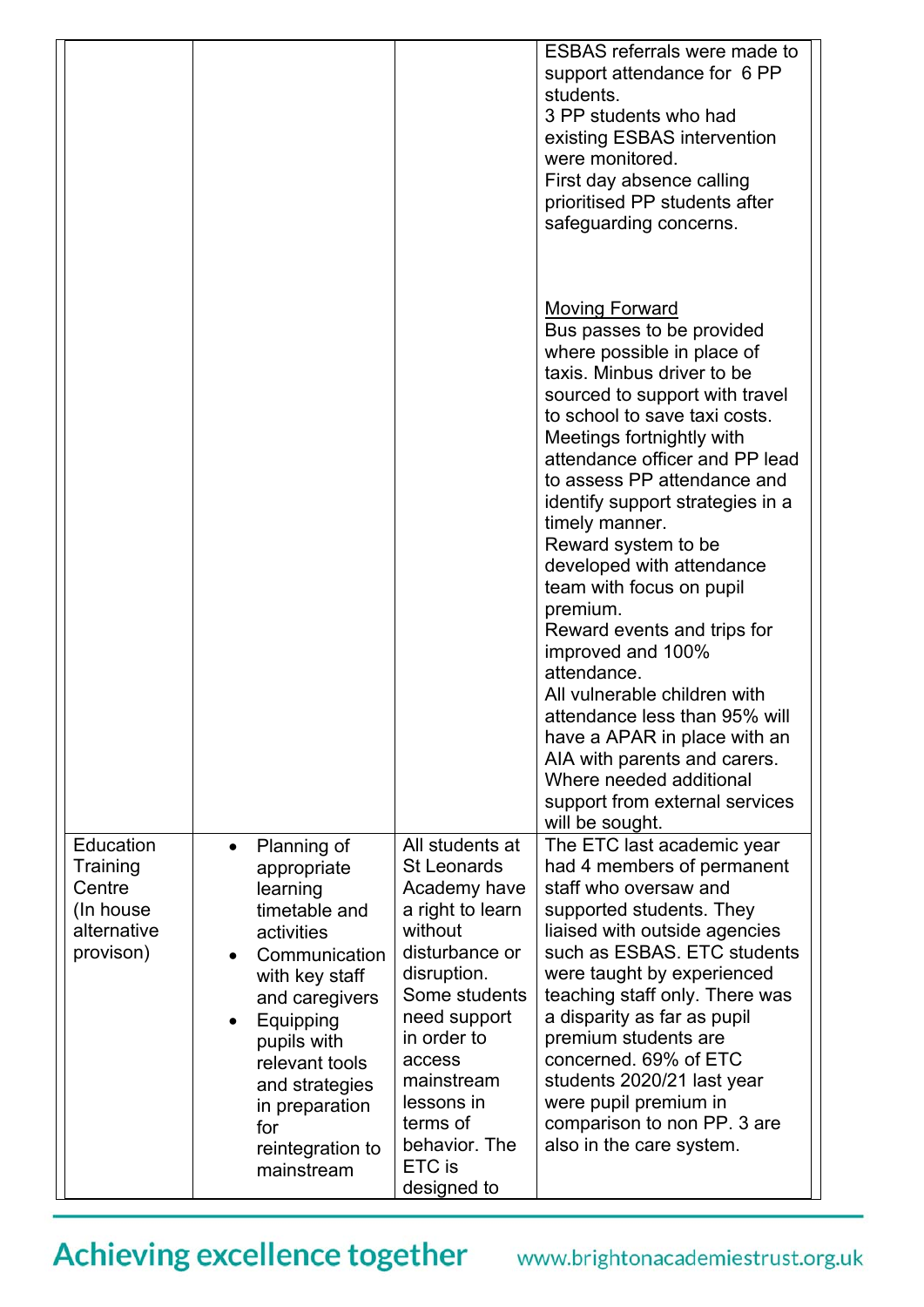| retraining<br>ETC support. 15% of those<br>mainstream<br>students in<br>have returned for a second<br>To liaise with<br>intervention. No students have<br>managing<br>safeguarding<br>returned for a 3 <sup>rd</sup> intervention.<br>behaviours<br>and<br>All students have Boxall<br>and identifying<br>appropriate<br>triggers that<br>profiles to assist mainstream<br>agencies such<br>teachers with strategies. More<br>may cause<br>as ESBAS<br>difficulties for<br>detailed figures are as follows:<br>themselves<br>45<br>Cohort<br>31<br>and impact on<br>20/21 PP<br>others.<br>69%<br><b>NPP</b><br>14<br>$\overline{2}$<br>S2S out PP<br>4%<br>S <sub>2</sub> S<br>$\overline{0}$<br>0%<br>Out NPP<br>12<br>Return to main<br>27%<br>after 1 term<br><b>PP</b><br>6<br>Return to main<br>13%<br>after 1 term<br><b>NPP</b><br>2 <sup>nd</sup><br>17<br>intervention<br>38%<br><b>PP</b><br>2 <sup>nd</sup><br>8<br>18%<br>intervention<br><b>NPP</b><br>As part of the ETC provision<br>the students have access to a<br>jujitsu programme.<br>Additional Impact on<br>mainstream classes - Teacher<br>voice. Learning is maximized<br>when disruption is minimized.<br><b>Moving Forward</b><br>More support to be focused on<br>return to classroom. TA<br>support to work more in the<br>mainstream when pupil<br>premium students are at risk of<br>needing ETC access.TA<br>support for PP students in<br>hotspot lessons where<br>difficulties emerge that affect<br>behaviors and learning that<br>impact self and others. |  | Develop<br>$\bullet$<br><b>Boxhall profiles</b><br>to support staff<br>with successful<br>reintegration to | identify<br>barriers to<br>learning and<br>offer the<br>support in | Students were issued with a<br>plan that maps return so they<br>knew what to expect.<br>Last academic year 45<br>students have benefited from |  |  |
|------------------------------------------------------------------------------------------------------------------------------------------------------------------------------------------------------------------------------------------------------------------------------------------------------------------------------------------------------------------------------------------------------------------------------------------------------------------------------------------------------------------------------------------------------------------------------------------------------------------------------------------------------------------------------------------------------------------------------------------------------------------------------------------------------------------------------------------------------------------------------------------------------------------------------------------------------------------------------------------------------------------------------------------------------------------------------------------------------------------------------------------------------------------------------------------------------------------------------------------------------------------------------------------------------------------------------------------------------------------------------------------------------------------------------------------------------------------------------------------------------------------------------------------------|--|------------------------------------------------------------------------------------------------------------|--------------------------------------------------------------------|-----------------------------------------------------------------------------------------------------------------------------------------------|--|--|
|------------------------------------------------------------------------------------------------------------------------------------------------------------------------------------------------------------------------------------------------------------------------------------------------------------------------------------------------------------------------------------------------------------------------------------------------------------------------------------------------------------------------------------------------------------------------------------------------------------------------------------------------------------------------------------------------------------------------------------------------------------------------------------------------------------------------------------------------------------------------------------------------------------------------------------------------------------------------------------------------------------------------------------------------------------------------------------------------------------------------------------------------------------------------------------------------------------------------------------------------------------------------------------------------------------------------------------------------------------------------------------------------------------------------------------------------------------------------------------------------------------------------------------------------|--|------------------------------------------------------------------------------------------------------------|--------------------------------------------------------------------|-----------------------------------------------------------------------------------------------------------------------------------------------|--|--|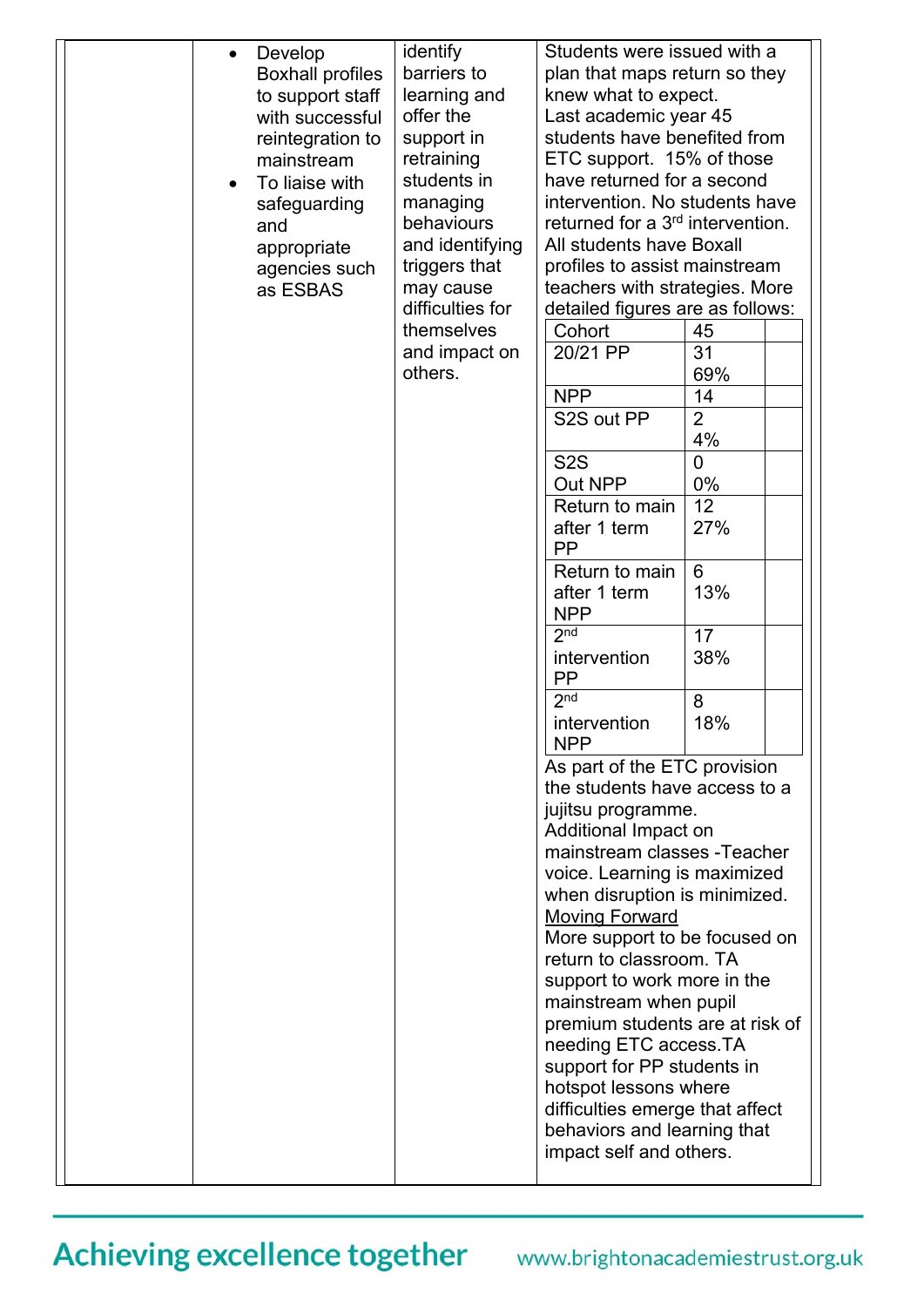| Pastoral<br>Team               | Identify pupils<br>at risk and<br>implement<br>relevant<br>support<br>Act as a<br>mentor for<br>targeted pupils<br>and help guide<br>them in<br>development<br>Develop Boxall<br>profiles and<br>share<br>strategies<br><b>Identify</b><br>pastoral<br>barriers and<br>implement<br>strategies to<br>overcome<br>these.<br>To support with<br>high standards<br>of behaviour<br>and play an<br>integral part of<br>the sanction<br>system<br>Keep up to<br>date records of<br>communication<br>Head a team of<br>tutors<br>Liaise with<br>safeguarding<br>team / outside<br>agencies and<br>caregivers. | In 2020/21 the<br><b>St Leonards</b><br>Academy<br>under new<br>headship the<br>pastoral<br>structure and<br>system was<br>reintroduced.<br>The pastoral<br>team is<br>essential in<br>identifying<br>barriers that<br>affect learning.<br>It supports<br>communication<br>between<br>parents, carers<br>and staff,<br>supports<br>mental health<br>issues and<br>builds esteem.<br>It allows for<br>students to<br>feel valued<br>and for<br><b>successes</b><br>which are not<br>just academic<br>to be<br>celebrated. | Weekly tutor meetings have<br>ensured communication is<br>thorough and PP students are<br>known<br>Top priority PP student lists<br>have been identified by each<br>year lead in order to track<br>Referrals have been made to<br>safeguarding to receive<br>additional support by the<br>pastoral team.<br>103 Boxhall profiles have been<br>developed and strategies<br>shared with staff to support PP<br>students in lessons.<br>Attendance has been<br>supported with phone calls<br>home and attendance reports.<br>Student leader teams are now<br>in existence. 50% of these are<br>PP students, higher than the<br>42% PP cohort. PP student<br>voice state this has increased<br>pride and aspirations with<br>raised community focus and<br>cultural change.<br>Year leads are mental health<br>practitioners trained by<br>Place2be allowing quick<br>access for students to access<br>prompt support.<br>Reward assemblies have<br>celebrated student success.<br>PP students celebrated in<br>equal measure across year<br>groups.<br><b>Moving Forward</b><br>PP lead to work more closely<br>with pastoral team to look at<br>strategies to support PP<br>students. Termly start and<br>round up meetings to discuss<br>priority PP students. |  |
|--------------------------------|---------------------------------------------------------------------------------------------------------------------------------------------------------------------------------------------------------------------------------------------------------------------------------------------------------------------------------------------------------------------------------------------------------------------------------------------------------------------------------------------------------------------------------------------------------------------------------------------------------|--------------------------------------------------------------------------------------------------------------------------------------------------------------------------------------------------------------------------------------------------------------------------------------------------------------------------------------------------------------------------------------------------------------------------------------------------------------------------------------------------------------------------|---------------------------------------------------------------------------------------------------------------------------------------------------------------------------------------------------------------------------------------------------------------------------------------------------------------------------------------------------------------------------------------------------------------------------------------------------------------------------------------------------------------------------------------------------------------------------------------------------------------------------------------------------------------------------------------------------------------------------------------------------------------------------------------------------------------------------------------------------------------------------------------------------------------------------------------------------------------------------------------------------------------------------------------------------------------------------------------------------------------------------------------------------------------------------------------------------------------------------------------------------------------|--|
| <b>Resources and Equipment</b> |                                                                                                                                                                                                                                                                                                                                                                                                                                                                                                                                                                                                         |                                                                                                                                                                                                                                                                                                                                                                                                                                                                                                                          |                                                                                                                                                                                                                                                                                                                                                                                                                                                                                                                                                                                                                                                                                                                                                                                                                                                                                                                                                                                                                                                                                                                                                                                                                                                               |  |
| Resource                       | Rationale                                                                                                                                                                                                                                                                                                                                                                                                                                                                                                                                                                                               |                                                                                                                                                                                                                                                                                                                                                                                                                                                                                                                          | Impact                                                                                                                                                                                                                                                                                                                                                                                                                                                                                                                                                                                                                                                                                                                                                                                                                                                                                                                                                                                                                                                                                                                                                                                                                                                        |  |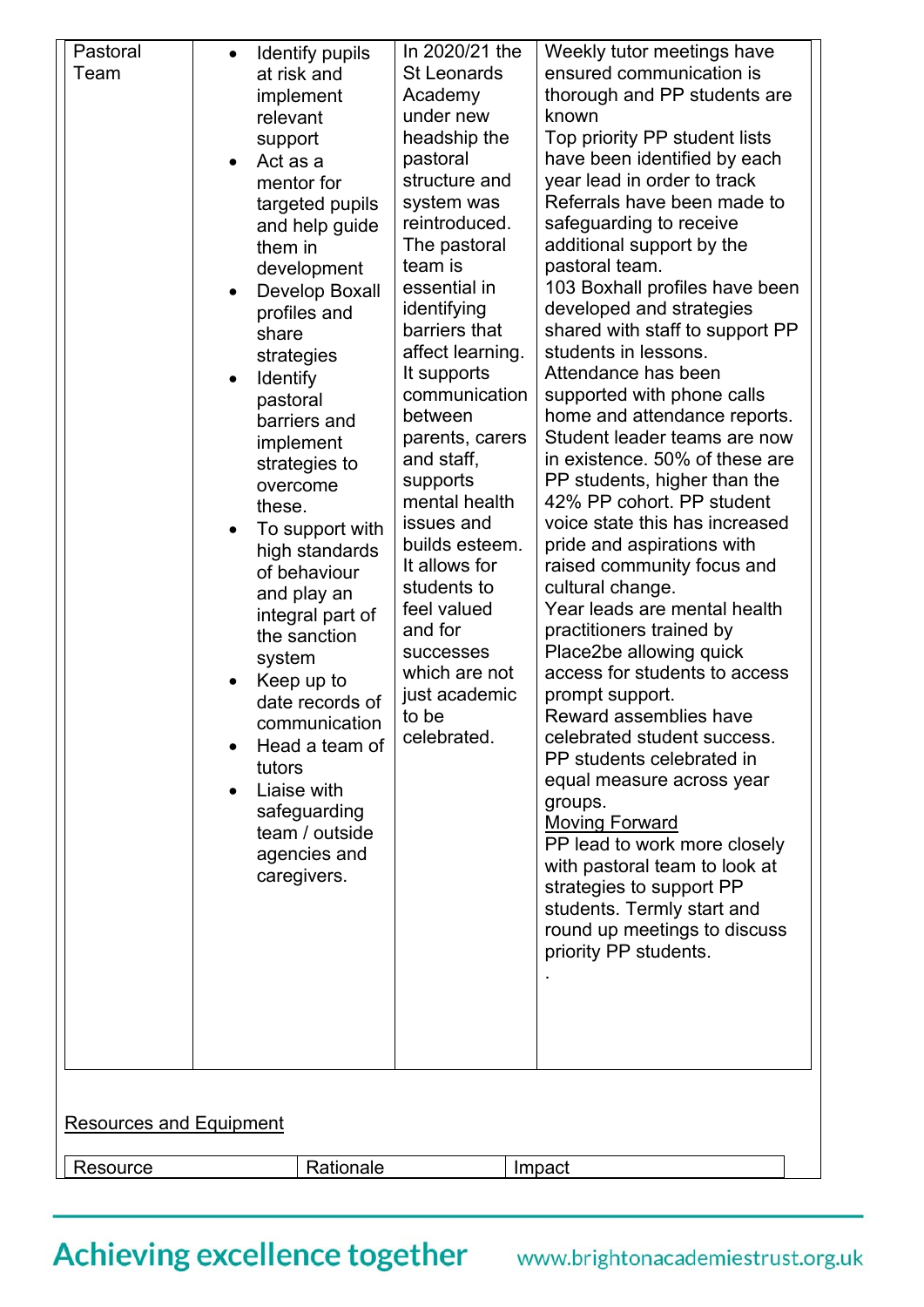| DT-food.                 | All students at St                              | All students at St Leonards                                  |  |
|--------------------------|-------------------------------------------------|--------------------------------------------------------------|--|
|                          | Leonards Academy                                | Academy despite income can                                   |  |
|                          | should have access to                           | access all food related                                      |  |
|                          | take part in practical                          | activities, During lockdown we                               |  |
|                          | DT activities. This is                          | delivered wellbeing activities                               |  |
|                          | especially important in                         | which included cooking                                       |  |
|                          |                                                 |                                                              |  |
|                          | terms of learning about<br>nutrition. Financial | activities. 100% of pupil                                    |  |
|                          |                                                 | premium students were given                                  |  |
|                          | barriers are removed                            | the offer to have ingredients                                |  |
|                          | for all pupil premium                           | provided.                                                    |  |
|                          | students to make this                           | Year 11 entries for food tech                                |  |
|                          | happen                                          | last year show a 50/50 split of                              |  |
|                          |                                                 | PP non PP students, above the                                |  |
|                          |                                                 | 41% of PP students in year                                   |  |
|                          |                                                 | 11. The gender gap was                                       |  |
|                          |                                                 | minimal with 1 less PP male                                  |  |
|                          |                                                 | than NPP males. The P8Gap                                    |  |
|                          |                                                 | was -0.09 which was minimal.                                 |  |
|                          |                                                 | High on entry pupil premium                                  |  |
|                          |                                                 | students (-0.09) out performed                               |  |
|                          |                                                 | high on entry non PP (-0.48)                                 |  |
|                          |                                                 | <b>Moving Forward</b>                                        |  |
|                          |                                                 | This is to be continued.                                     |  |
|                          |                                                 | However, DT technicians to                                   |  |
|                          |                                                 | actively shop around and price                               |  |
|                          |                                                 | check in order to save money.                                |  |
|                          |                                                 | All PP students are a focus for                              |  |
|                          |                                                 | next year in addition to                                     |  |
|                          |                                                 | ensuring high on entry continue                              |  |
|                          |                                                 | to outperform.                                               |  |
| Digital divide access at | Pupil premium                                   | 50 Laptops were purchased                                    |  |
| home                     | students at St                                  | through pupil premium budget                                 |  |
|                          | Leonards Academy                                | for home use by pupil premium                                |  |
|                          | have less access to                             | pupils                                                       |  |
|                          | digital hardware then                           | After 198 DFE laptops were                                   |  |
|                          | their peers. We know                            | distributed we still had a                                   |  |
|                          | this as we surveyed                             | considerable number of                                       |  |
|                          | digital access early in                         | students without laptop access                               |  |
|                          | term 1. Figures are                             | at home. These took a while to                               |  |
|                          | This has a direct                               | arrive due to demand across                                  |  |
|                          | effect on access to                             | the country but were utilised for                            |  |
|                          | education, more so in                           | the last 2 terms. We had a                                   |  |
|                          | times of school                                 | closedown during that period.                                |  |
|                          | closure.                                        | These have just been returned                                |  |
|                          | Several research                                | in order to re issue based on                                |  |
|                          | projects collated by the                        | this years' priority.                                        |  |
|                          | <b>Education Endowment</b>                      | Over this time the school                                    |  |
|                          | Foundation lead to the                          | laptops bumped up numbers                                    |  |
|                          | same conclusion "The                            | that the DFE did not cater for.                              |  |
|                          | research is consistent                          | Priority was firstly no laptop                               |  |
|                          | with surveys of parents                         | access and then for students                                 |  |
|                          | and teachers on                                 |                                                              |  |
|                          | access to education                             | only using a smartphone to<br>access education. This was not |  |
|                          |                                                 |                                                              |  |
|                          | during the pandemic,                            | exclusive to pupil premium                                   |  |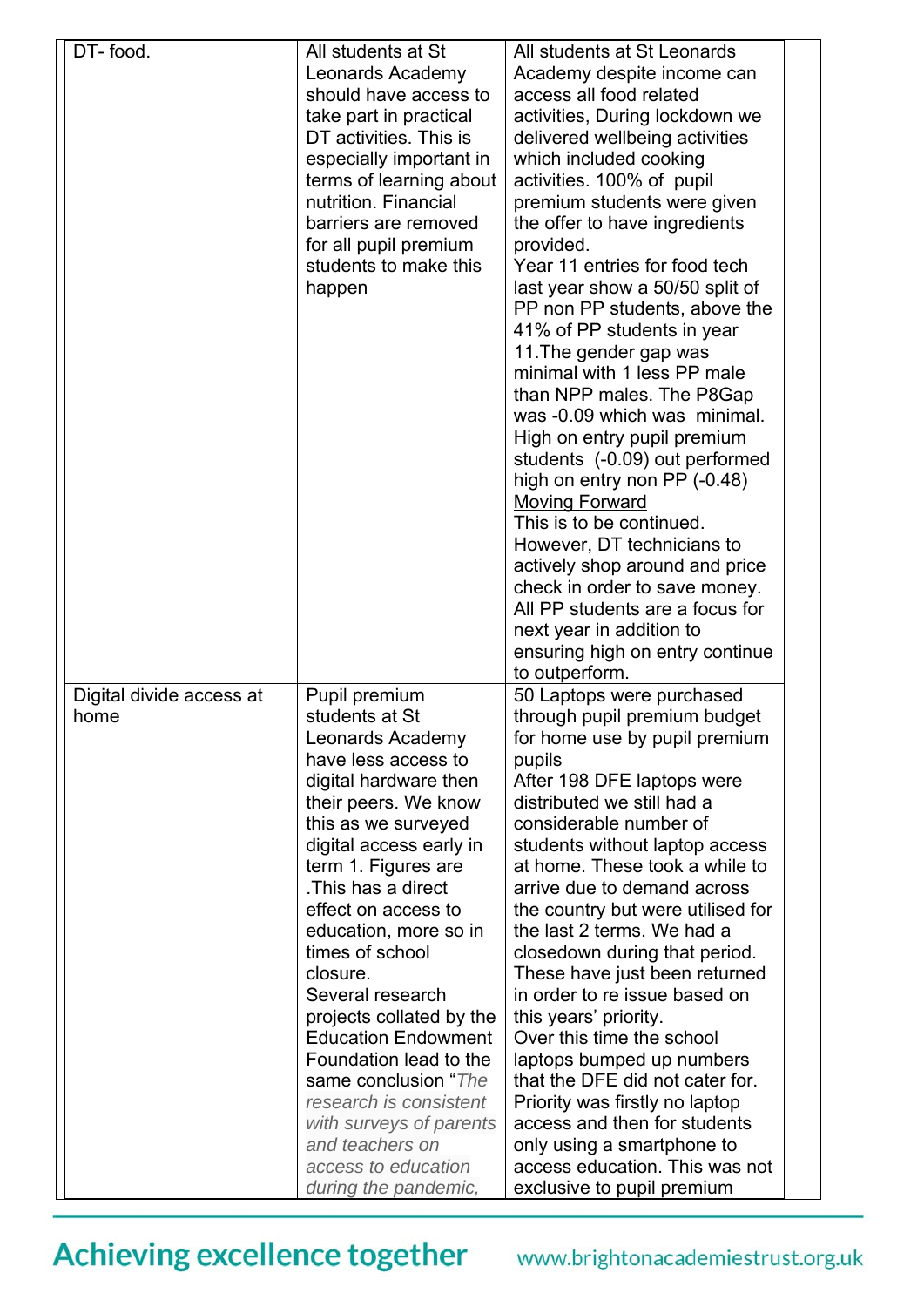|                        | which indicates<br>disparities in access to<br>technology and levels<br>of parental support -<br>one potential<br>explanation for why<br>gaps might open up<br>between groups of<br>pupils. The recent<br>evidence is also<br>consistent with prior<br>research, which shows<br>differential learning<br>loss during summer<br>holidays and other<br>school closures, which<br>is summarised in the<br><b>EEF rapid evidence</b><br>assessment on school<br>closures"                                                                                                                                  | students as any student without<br>digital access is deemed as<br>disadvantaged.<br>Remaining laptop shortage has<br>been sourced from the<br>recovery curriculum. From our<br>digital divide data we<br>determined the following<br>students did not have access to<br>a laptop for learning:<br><b>PP</b><br><b>NPP</b><br>Total<br>Cohort<br>54<br>Yr <sub>7</sub><br>33<br>21<br>77<br>32<br>Yr8<br>45<br>23<br>Yr9<br>36<br>13<br>53<br>24<br>29<br><b>Yr 10</b><br><b>Yr 11</b><br>40<br>28<br>68<br>165<br>123<br>288<br><b>Totals</b><br><b>Moving Forward- The digital</b><br>divide surveys will be ongoing.<br>Year 11 and year 7 will be<br>priority for term 2021/22. DFE<br>laptops have been recalled and<br>will be re allocated out to<br>address need. In case of<br>school closure due to COVID<br>we are well placed to switch<br>straight to online learning. In<br>other circumstances laptops<br>can support with independent<br>learning such as homework/<br>research and cultural capital. |
|------------------------|--------------------------------------------------------------------------------------------------------------------------------------------------------------------------------------------------------------------------------------------------------------------------------------------------------------------------------------------------------------------------------------------------------------------------------------------------------------------------------------------------------------------------------------------------------------------------------------------------------|----------------------------------------------------------------------------------------------------------------------------------------------------------------------------------------------------------------------------------------------------------------------------------------------------------------------------------------------------------------------------------------------------------------------------------------------------------------------------------------------------------------------------------------------------------------------------------------------------------------------------------------------------------------------------------------------------------------------------------------------------------------------------------------------------------------------------------------------------------------------------------------------------------------------------------------------------------------------------------------------------------------------|
| <b>Faculty laptops</b> | Each of the 6 faculties<br>now have a bank of<br>class laptops to enhance<br>learning. Laptops in<br>classrooms allow<br>students to practice and<br>improve computer skills.<br>Many pupil premium<br>students do not have the<br>opportunity to enhance<br>skills at home so this is<br>provided as a whole<br>school resource.<br>Working with peers<br>students can pick up<br>skills in research, group<br>work and word<br>processing. This is also<br>a potential engagement<br>tool. This use of<br>computers across the<br>classroom will support<br>home learning and<br>independent work by | Impact to be reported next year as<br>ongoing as these were purchased<br>at end of academic year 2020/21                                                                                                                                                                                                                                                                                                                                                                                                                                                                                                                                                                                                                                                                                                                                                                                                                                                                                                             |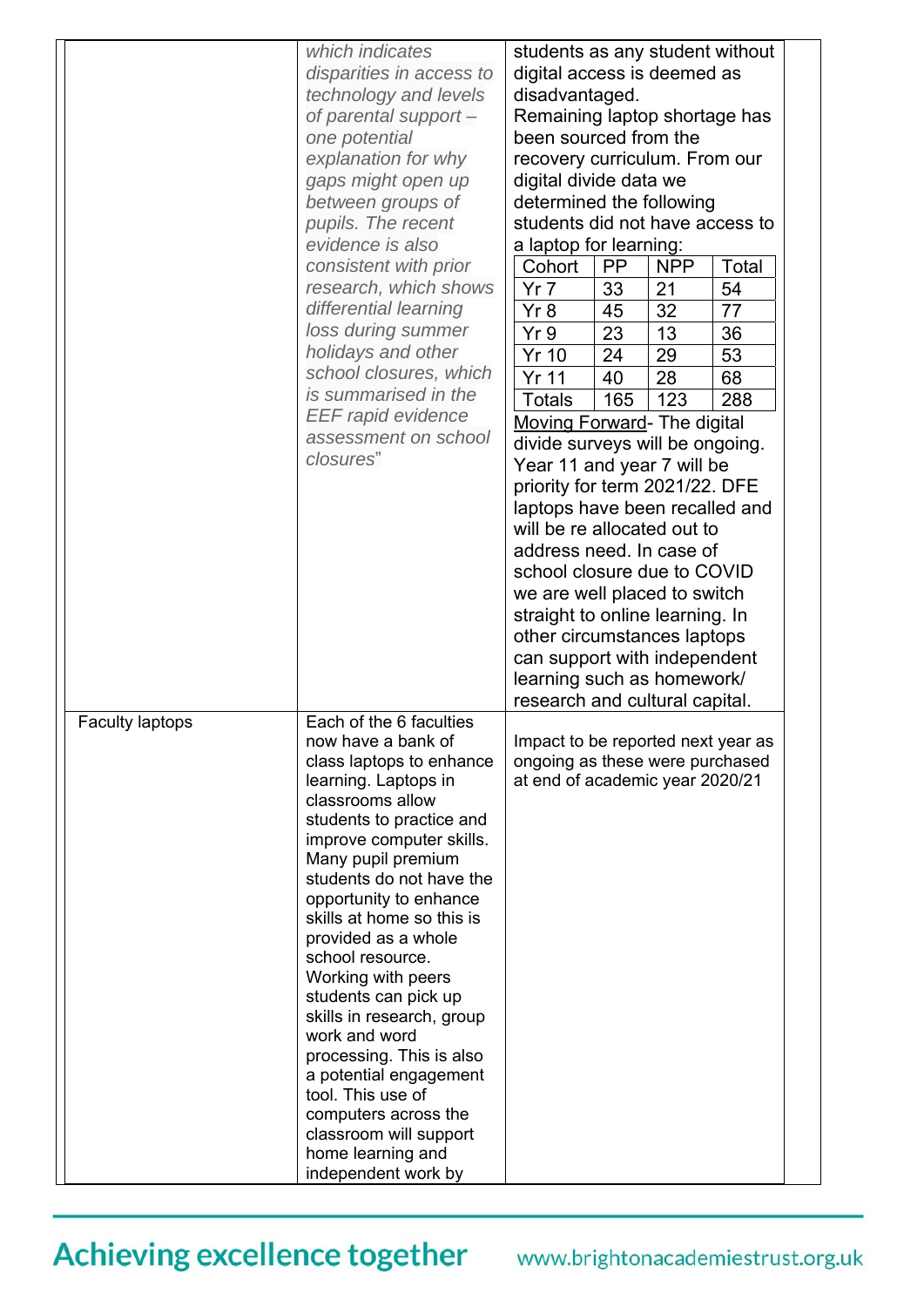|                                           | promoting the skills<br>needed for that.                                                                                                                                |                                                                                                                                                                                                                                                                                                                                                                                                                                                                                                                                                                                                                                                                                                                                                                                                                                                                                                                       |
|-------------------------------------------|-------------------------------------------------------------------------------------------------------------------------------------------------------------------------|-----------------------------------------------------------------------------------------------------------------------------------------------------------------------------------------------------------------------------------------------------------------------------------------------------------------------------------------------------------------------------------------------------------------------------------------------------------------------------------------------------------------------------------------------------------------------------------------------------------------------------------------------------------------------------------------------------------------------------------------------------------------------------------------------------------------------------------------------------------------------------------------------------------------------|
| Revision guides and<br>workbooks- year 11 | Revision and practice<br>improves grades. Not all<br>families of students at St<br>Leonards Academy can<br>afford to supply<br>additional materials to<br>support this. | All Pupil premium students<br>received revision guides and<br>workbooks in core subjects. Pupil<br>premium students studying other<br>subjects such as humanities and<br>languages received revision<br>guides to support independent<br>learning. The impact expected<br>was that was there would be<br>increased homework return and<br>resilience when working<br>independently at home.<br>Data from class charts shows no<br>increases in homework return<br>from year 11.<br><b>Moving Forward</b><br>We will continue to supply support<br>resources to pupil premium<br>students for revision such as<br>workbooks and guides. Teachers<br>will take more responsibility in this<br>coming year on making home<br>contact and student discussion to<br>ensure this resource is used<br>effectively. Short sessions to be<br>provided to PP students to ensure<br>they understand how to use this<br>resource. |

#### Wider strategies

| Resource                                           | Rationale                                                                                                                                                                                                                                     | Impact                                                                                                                                                                                                                                                                                                                                                                                                                                                                             |
|----------------------------------------------------|-----------------------------------------------------------------------------------------------------------------------------------------------------------------------------------------------------------------------------------------------|------------------------------------------------------------------------------------------------------------------------------------------------------------------------------------------------------------------------------------------------------------------------------------------------------------------------------------------------------------------------------------------------------------------------------------------------------------------------------------|
| Refillable sports water<br>bottles                 | Food poverty is a challenge<br>we face at St Leonards. Free<br>school meal allowance is<br>£2.30 a day. If pupil buy a<br>drink then this reduces by<br>75p minimising this<br>allowance. Some pupils do<br>not have a hot meal every<br>day. | All pupil premium pupils at St<br>Leonards Academy were<br>entitled to a free water bottle.<br>Parents of pupil premium<br>students were notified by text<br>that this was available.<br>Meal allowance was<br>maximized for 452 of our 614<br>(74%) PP students.<br>This offer was more popular<br>was students in year 7 and 8<br>than in older year groups.<br>With 230 (88%) of pupils<br>collecting bottles from<br>pastoral team.<br>Moving forward -Strategy to<br>continue |
| Food top up/ needs account<br>Breakfast provision. | Food poverty rationale as<br>above. Some students at St<br>Leonards Academy do not<br>have access to adequate<br>nutrition. This is mainly due                                                                                                | All students at St Leonards<br>Academy had access to<br>adequate nutrition whilst at<br>school.                                                                                                                                                                                                                                                                                                                                                                                    |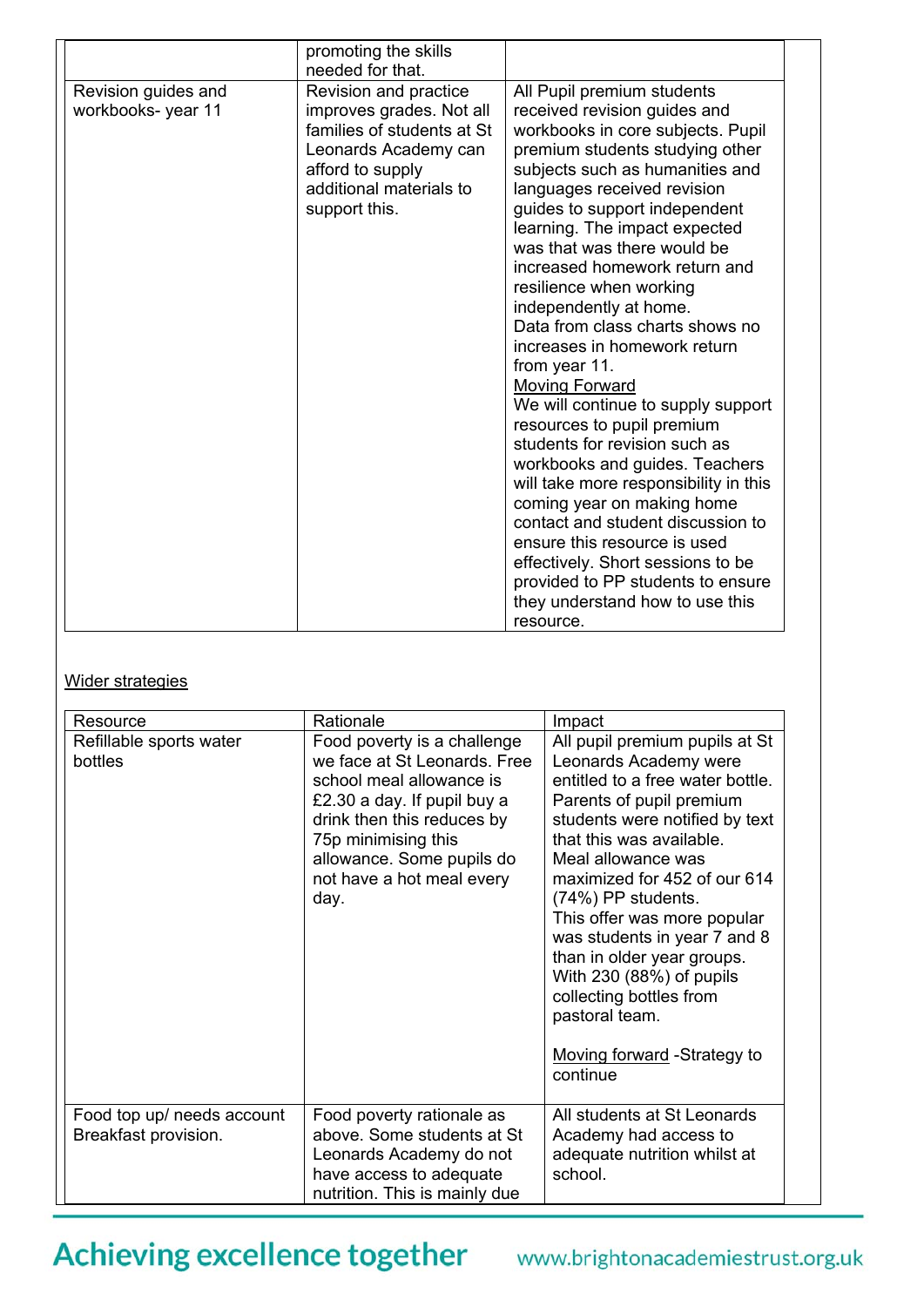|  | to finances and in some<br>cases poor money<br>management.<br>There is an evidence that<br>poor nutrition affects<br>cognitive ability that will in<br>turn affect educational<br>outcomes. | During school closure regular<br>contact with parents by<br>pastoral and safeguarding<br>team identified families with<br>additional need for food<br>support. In collaboration with<br>the education futures trust<br>we sourced and delivered<br>good quality weekly food<br>parcels to 25 families in<br>severe need. (no cost) This<br>equated to 5% of our FSM<br>cohort and fed whole families<br>for no cost. All other families<br>had access to school lunch<br>parcels (pre voucher rollout)              |  |
|--|---------------------------------------------------------------------------------------------------------------------------------------------------------------------------------------------|---------------------------------------------------------------------------------------------------------------------------------------------------------------------------------------------------------------------------------------------------------------------------------------------------------------------------------------------------------------------------------------------------------------------------------------------------------------------------------------------------------------------|--|
|  |                                                                                                                                                                                             | During COVID bubbles<br>magic breakfast (bagels)<br>were offered daily to 100% of<br>year 7 pupils. FSM pupils in<br>other year groups had<br>access to juice/ breakfast<br>bars in year heads offices.<br>PP students within the SEN<br>provision area had access to<br>the same breakfast bars/<br>juice                                                                                                                                                                                                          |  |
|  |                                                                                                                                                                                             | In term 6 breakfast club<br>resumed. Free breakfast for<br>all FSM who took up this<br>offer. Numbers were low in<br>term 6 with just under 3% of<br>FSM pupils attending. May<br>be due to lack of confidence<br>after covid bubbles.                                                                                                                                                                                                                                                                              |  |
|  |                                                                                                                                                                                             | Moving forward- Regular half<br>termly texts to pupil premium<br>families promoting breakfast<br>club to increase uptake.<br>Awareness of breakfast bars<br>to be promoted through<br>tutors. Pupil premium laptops<br>to be available for homework<br>support in addition to the<br>current social activities.<br>Continue with grab and go<br>breakfast bars. Tracking of<br>this to improve identification<br>of students that may need<br>extra support in terms of food<br>need.<br>Needs account to continue. |  |
|  |                                                                                                                                                                                             | Students requiring regular<br>top-ups to be reviewed half<br>termly by PP lead and<br>pastoral team. Additional                                                                                                                                                                                                                                                                                                                                                                                                     |  |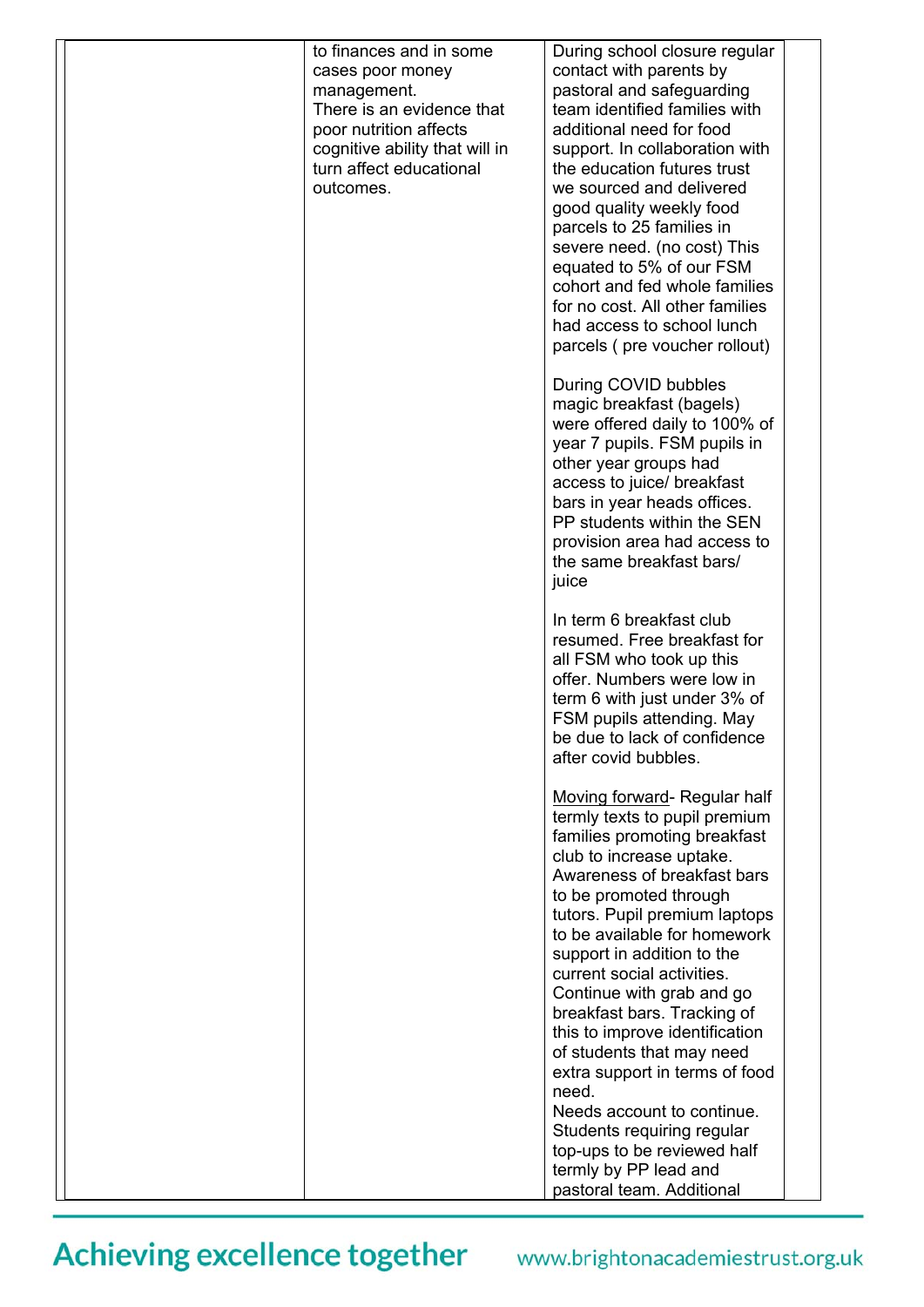| Uniform                      | School uniform comes at a<br>significant cost. With 42%<br>pupil premium this cost can<br>impact at home on other<br>areas such as daily living<br>costs.<br>As stated by the education<br>endowment foundation<br>"Pupils from lower<br>socioeconomic households<br>are less likely to be able to                                                                                                     | support signposted where<br>necessary. (Food bank,<br>Optivo money management<br>support)<br>All parents were offered a<br>free polo shirt on full return to<br>school after it was identified<br>across social media that<br>families were struggling with<br>uniform for return. Due to<br>families suffering extra<br>hardship owing to covid this<br>was offered to all. 668<br>families requested a polo<br>shirt 89% of which were PP.                                                                                                                                                                                       |
|------------------------------|--------------------------------------------------------------------------------------------------------------------------------------------------------------------------------------------------------------------------------------------------------------------------------------------------------------------------------------------------------------------------------------------------------|------------------------------------------------------------------------------------------------------------------------------------------------------------------------------------------------------------------------------------------------------------------------------------------------------------------------------------------------------------------------------------------------------------------------------------------------------------------------------------------------------------------------------------------------------------------------------------------------------------------------------------|
|                              | afford the cost of school<br>uniforms" At St Leonards all<br>students must have the<br>opportunity to belong to our<br>Academy and this includes<br>accessing the uniform that<br>represents us. Key findings<br>from the EEF state "If<br>a uniform policy is in place, it<br>is important to consider how<br>to support families that may<br>not be able to afford<br>uniform"<br><b>EEF</b> uniform | 599 PP families 97% of our<br>PP cohort. In a parents<br>survey this came out as top<br>area for additional non -<br>academic support during<br>covid.<br>In response to that we now<br>have running a good quality<br>2 <sup>nd</sup> hand uniform recycle<br>project. A form for parents is<br>sent out twice a term and this<br>offer is heavily subscribed to.<br>We have given out 200 +<br>pieces of uniform.<br>Pupil premium students take<br>priority and all have access<br>to uniform including PE kit                                                                                                                  |
|                              |                                                                                                                                                                                                                                                                                                                                                                                                        | Moving forward- This will<br>continue however cost of<br>school uniform has reduced<br>as far as budget is<br>concerned due to the<br>generosity of parents and<br>donations of uniform. This is<br>now running well and is<br>accessible every tutor time to<br>support students to have a<br>successful start to the day.<br>Pupil premium will be used to<br>top up items where we lack<br>stock.<br>In additon, we have a good<br>stock of prom wear after our<br>community appeal from<br>donations. We supplied 22<br>prom outfits to both PP girls<br>and boys giving them access<br>to the prom. No cost for PP<br>budget. |
| <b>Alternative Provision</b> | Alternative provision<br>provides education and<br>support for students who                                                                                                                                                                                                                                                                                                                            | 6 PP students attended<br>college on 14-16<br>programme. 6 students left                                                                                                                                                                                                                                                                                                                                                                                                                                                                                                                                                           |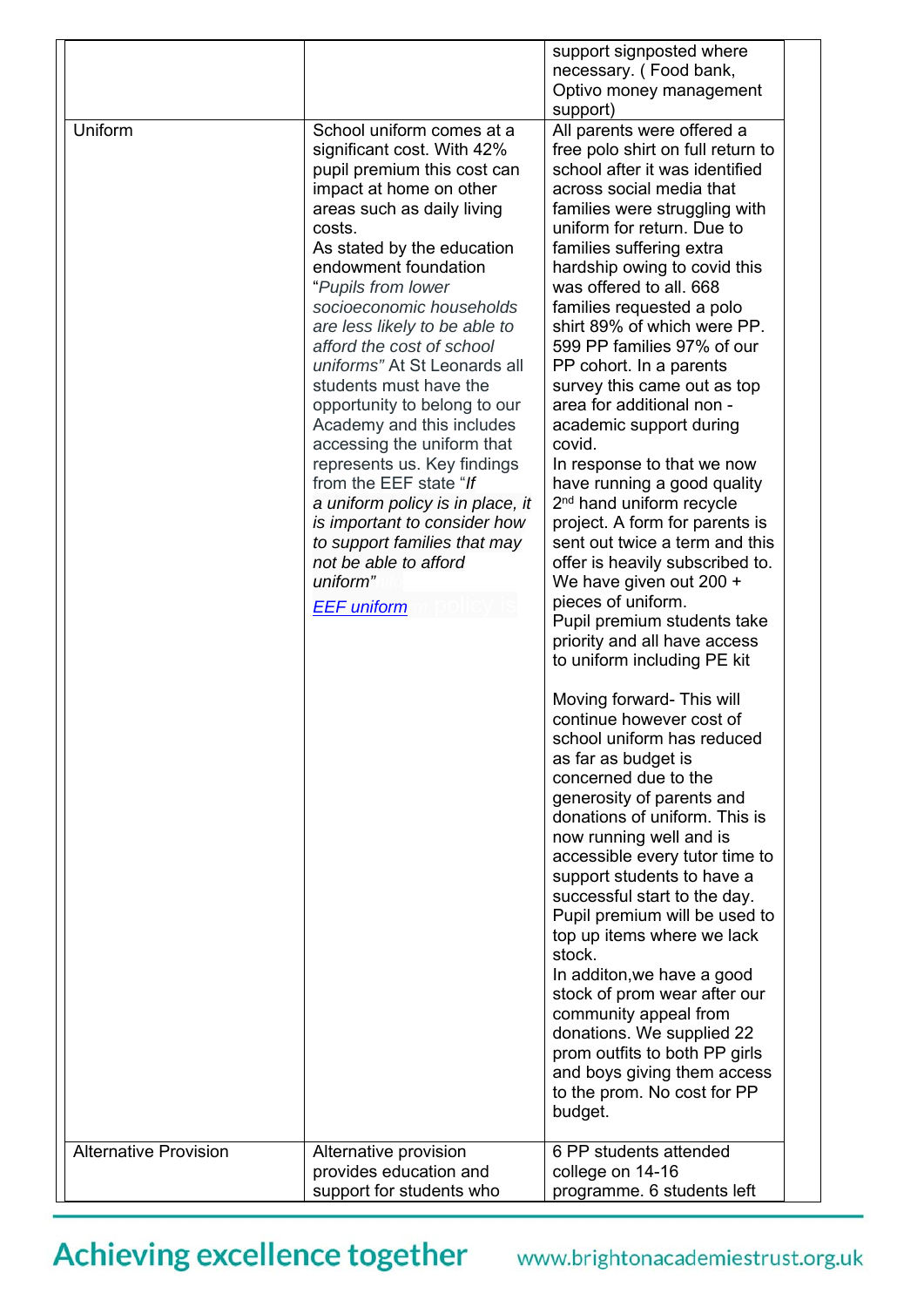|                      | have been excluded or are at<br>risk of exclusion. It may be<br>that mainstream provision<br>cannot be specialist enough<br>to cater for the diverse<br>needs. The PP budget<br>ensures that they have<br>access to a suitable<br>education and can achieve<br>success by having access to<br>vocational activities such as<br>construction or sports<br>studies. | with qualifications both<br>vocational and English/<br>maths. All students stayed in<br>education. Akl students on<br>this alternative provision<br>were at risk of permanent<br>exclusion from education.<br>Maths<br>Voc<br>Eng<br>$\mathbf{1}$<br>0<br>0<br>0<br>$\overline{2}$<br>$\mathsf{N}$<br>1<br>N<br>Y<br>3<br>Y<br>1<br>Y<br>Y<br>4<br>1<br>3<br>5<br>N<br>N<br>Y<br>6<br>N<br>1<br><b>Moving Forward</b><br>Ensure monitoring visits to                                                                                                                                                                                                           |
|----------------------|-------------------------------------------------------------------------------------------------------------------------------------------------------------------------------------------------------------------------------------------------------------------------------------------------------------------------------------------------------------------|----------------------------------------------------------------------------------------------------------------------------------------------------------------------------------------------------------------------------------------------------------------------------------------------------------------------------------------------------------------------------------------------------------------------------------------------------------------------------------------------------------------------------------------------------------------------------------------------------------------------------------------------------------------|
|                      |                                                                                                                                                                                                                                                                                                                                                                   | Alt Prov are made termly.<br>Termly Impact to be<br>assessed and action plans to<br>be put in place where<br>students are at risk of not<br>making adequate progress or<br>attendance is under 95%.<br>School to support with<br>attendance.<br><b>Underperforming PP</b><br>students at Alt Prov to have<br>same opportunities as<br>mainstream students in<br>terms of access to tutoring<br>and strategies such as Pet-Xi<br>. All PP students with 0<br>grade ENG and maths to<br>access Pet-xi intensive<br>tutoring.                                                                                                                                     |
| <b>Villiers Park</b> |                                                                                                                                                                                                                                                                                                                                                                   | Head girl last academic year<br>was on Villiers Park<br>programme. In her student<br>voice she stated that she<br>would not have even<br>dreamed of applying if it had<br>not been for Villiers Park.<br>She stated that the coaching<br>and leadership had built her<br>confidence and enabled her<br>to speak publicly.<br>2019/20 there were 8/18,<br>just under half of the<br>students in the year 11 PP<br>high on entry group that took<br>part. Evaluation will continue<br>as we track their future<br>destinations. In evaluation<br>interviews general themes<br>were increase of awareness<br>of post 16 and post 18<br>options. Students reported |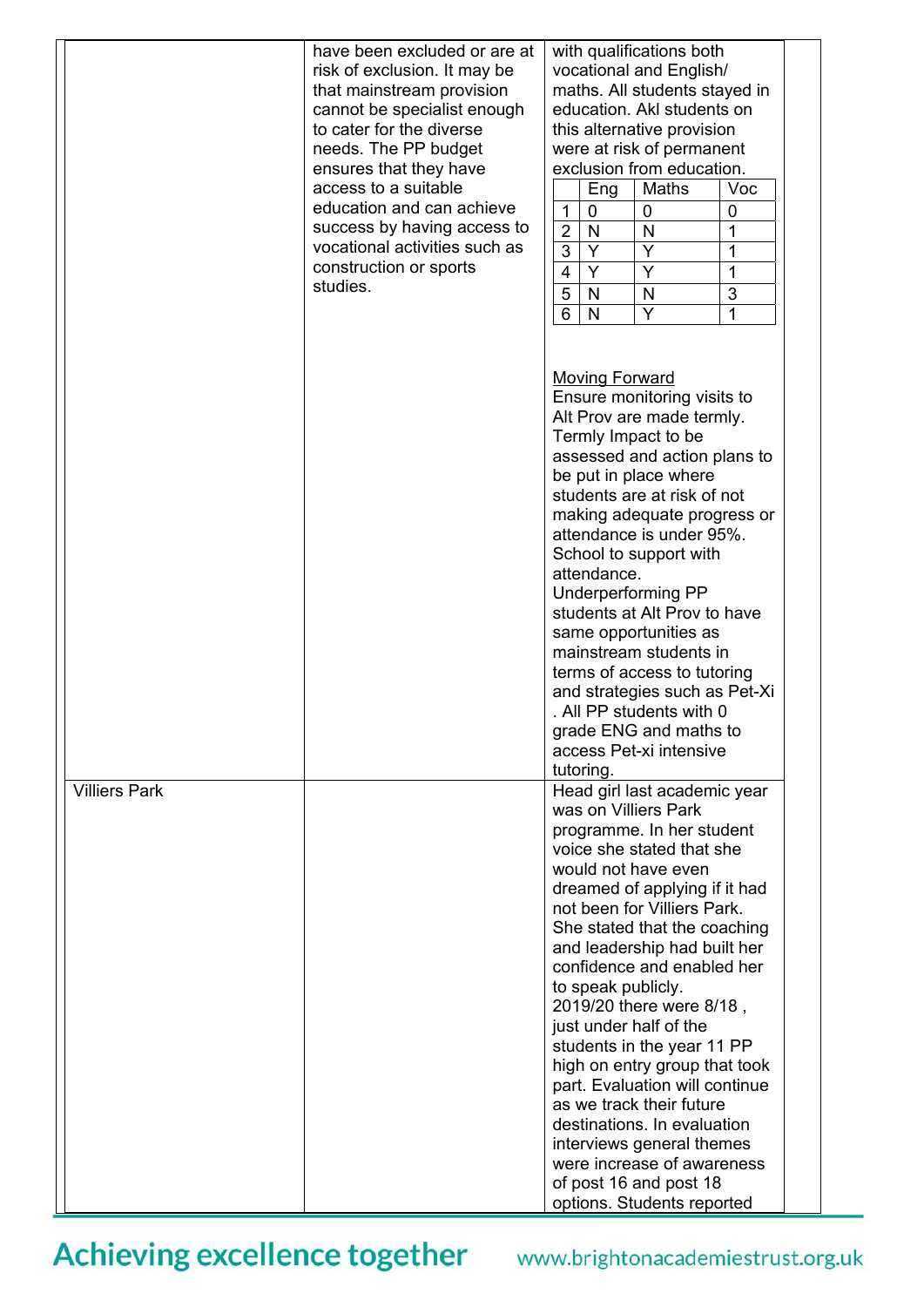|                |                                                                                                                                                                                                                                                                                                                                                                           | that they understood the link<br>between them. Wider<br><b>CEIAG.</b> Students reported<br>benefitting from revision<br>support, study skills and<br>career guidance.<br>Coincidentally year 10<br>students have the same<br>numbers 8/18 students from<br>that target group. All Villiers<br>Park provision last year was<br>online due to COVID. Impact<br>measures are ongoing due to<br>length of project. This is a 4<br>year project supporting<br>students from year 10-13.<br>Impact will be communicated<br>through a report by Villiers<br>Park                                                                                                                                                                                                                                                                                                                                                                                                                                                                                                           |
|----------------|---------------------------------------------------------------------------------------------------------------------------------------------------------------------------------------------------------------------------------------------------------------------------------------------------------------------------------------------------------------------------|---------------------------------------------------------------------------------------------------------------------------------------------------------------------------------------------------------------------------------------------------------------------------------------------------------------------------------------------------------------------------------------------------------------------------------------------------------------------------------------------------------------------------------------------------------------------------------------------------------------------------------------------------------------------------------------------------------------------------------------------------------------------------------------------------------------------------------------------------------------------------------------------------------------------------------------------------------------------------------------------------------------------------------------------------------------------|
| <b>Nurture</b> | Our aim at St Leonards<br>Academy is to grow<br>confidence within our<br>students who need additional<br>support in areas such as<br>resilience that supports<br>attainment and social skills<br>that often present as<br>challenging before. Nurtute<br>sessions are held by trained<br>staff in order to support<br>students in these areas and<br>other related areas. | 64% of students that<br>accessed nurture are PP.<br>Success as student voice<br>"Nurture has helped me plan<br>my day so that I don't feel<br>worried about going in to<br>lesson"<br>"I like that I have learnt to<br>make new friends and I don't<br>feel awkward meeting new<br>people"<br>"Nurture has taught me that I<br>can talk to teachers if<br>something is worrying me<br>and I don't have to go home"<br>(Previously this student<br>would make herself ill to go<br>home)<br>"I know how to calm down<br>when I am feeling silly and I<br>don't make teachers angry<br>anymore"<br>Success as teacher and<br>head of year.<br>"As head of year 7, have<br>seen positive impact from<br>nurture. Students<br>demonstrating high anxiety<br>levels have grown in<br>confidence and formed and<br>maintained friendships.<br>Ability to talk to staff has<br>improved with a growing<br>level of resilience and an<br>improved understanding of<br>situations.<br>Impact on attendance<br>example:<br>Student A on reduced<br>timetable, lesson refuser, |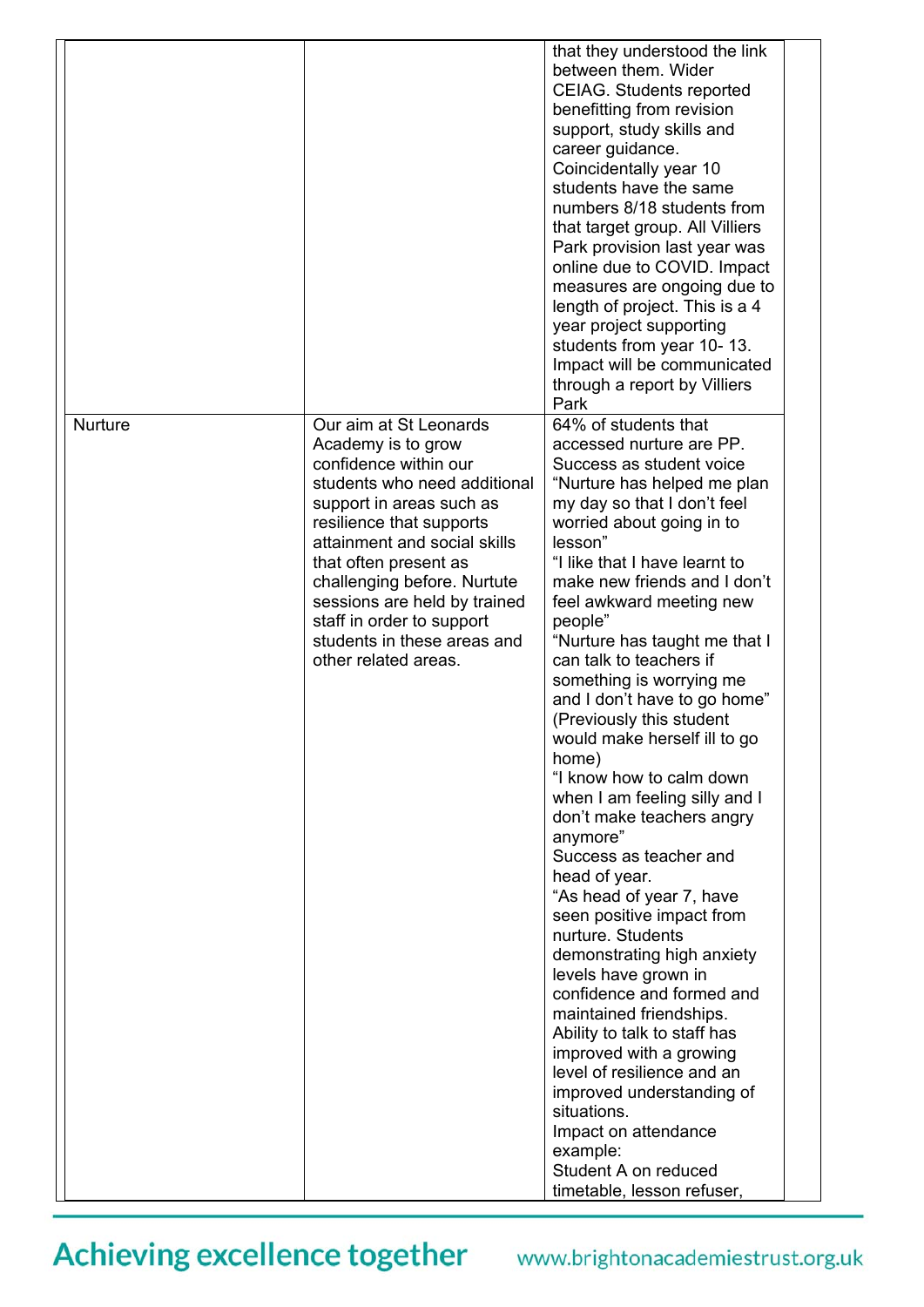| classcharts and Cpoms<br>empowerment, leadership<br>and self-esteem $-$<br>reporting systems.<br>contributing to their overall<br>Staff on duty in unstructured<br>well-being and future<br>times report the group are<br>playing football at breaks<br>prospects, according to new<br>research released today by<br>instead of causing issues<br>around school.<br>the Barça Foundation and<br>UNICEF". Leadership skills<br><b>Moving Forward</b><br>and team activities have<br>More year groups involved<br>been built into this project<br>including girls teams.<br>alongside a culture of being<br>Afterschool coaching with<br>part of something and pride<br>additional external coaches<br>which reflects the schools<br>Full training kit tracksuit and<br>ethos<br>tops<br><b>Unicef</b><br>Football academy bag<br>Matches against other<br>academies<br>Tours of stadiums links to<br>cultural capital<br>Watch a live game<br>Talks and guest speakers to<br>meet the group<br>College talks about football<br>academies at the next step,<br>links with Hastings Town FC<br>Get all students involved in<br>football teams outside of<br>school<br><b>Football Camp</b><br>Travel<br>Some students at St<br>See attendance impact<br>Leonards academy do not<br>attend school for a variety of | <b>Football Academy</b> | On return after lockdown<br>teachers and staff on duty<br>reported issues around<br>engagement and behaviour<br>across lessons and<br>unstructured time. Data from<br>CPOMs recording system<br>showed that this was<br>predominately year 8 boys. I<br>conjunction with Joe Adams<br>we looked at using sport to<br>re engage. In a report by<br>Unicef (2019) "Participation<br>in sport improves children's<br>educational attainment and | medical diagnoses of<br>anxiety. In 20 session period<br>post nurture, 18 attendance<br>marks with the 2 authorized<br>medical absences.<br>Football academy catered for<br>30 students last year. 80% of<br>these were pupil premium<br>(24)<br>81% average attendance has<br>increased to 90.4%<br>10 FTE's prior decreased to<br>1 FTE<br>29/30 students have<br>increased ration of positive<br>pride pounds to negative.<br>Teacher voice reports<br>increased pride in being part<br>of a team and have<br>increased respect. |  |
|----------------------------------------------------------------------------------------------------------------------------------------------------------------------------------------------------------------------------------------------------------------------------------------------------------------------------------------------------------------------------------------------------------------------------------------------------------------------------------------------------------------------------------------------------------------------------------------------------------------------------------------------------------------------------------------------------------------------------------------------------------------------------------------------------------------------------------------------------------------------------------------------------------------------------------------------------------------------------------------------------------------------------------------------------------------------------------------------------------------------------------------------------------------------------------------------------------------------------------------------------------------------------------------------------------------|-------------------------|----------------------------------------------------------------------------------------------------------------------------------------------------------------------------------------------------------------------------------------------------------------------------------------------------------------------------------------------------------------------------------------------------------------------------------------------|-------------------------------------------------------------------------------------------------------------------------------------------------------------------------------------------------------------------------------------------------------------------------------------------------------------------------------------------------------------------------------------------------------------------------------------------------------------------------------------------------------------------------------------|--|
|                                                                                                                                                                                                                                                                                                                                                                                                                                                                                                                                                                                                                                                                                                                                                                                                                                                                                                                                                                                                                                                                                                                                                                                                                                                                                                                |                         | skills development including                                                                                                                                                                                                                                                                                                                                                                                                                 | This is evidenced on                                                                                                                                                                                                                                                                                                                                                                                                                                                                                                                |  |
|                                                                                                                                                                                                                                                                                                                                                                                                                                                                                                                                                                                                                                                                                                                                                                                                                                                                                                                                                                                                                                                                                                                                                                                                                                                                                                                |                         |                                                                                                                                                                                                                                                                                                                                                                                                                                              |                                                                                                                                                                                                                                                                                                                                                                                                                                                                                                                                     |  |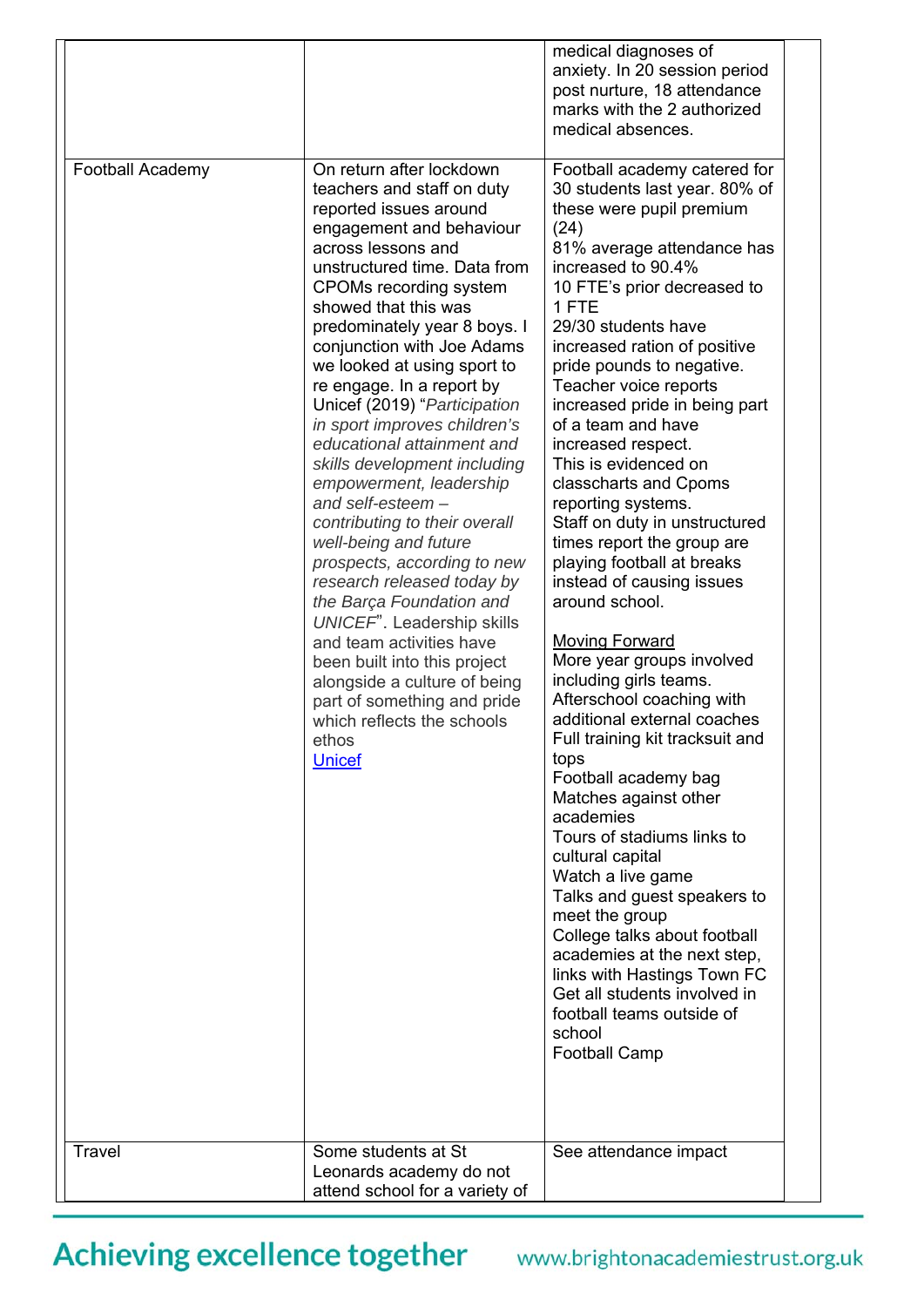|  |  | travel related reasons such<br>as anxiety and stress<br>through bereavement. There<br>are a small number of school<br>refusers and students that<br>may be unsafe in the<br>community. |  |
|--|--|----------------------------------------------------------------------------------------------------------------------------------------------------------------------------------------|--|
|--|--|----------------------------------------------------------------------------------------------------------------------------------------------------------------------------------------|--|

#### **Externally provided programmes**

*Please include the names of any non-DfE programmes that you purchased in the previous academic year. This will help the Department for Education identify which ones are popular in England* 

| <b>Programme</b> | Provider |
|------------------|----------|
| N/A              |          |
|                  |          |

#### **Service pupil premium funding (optional)**

*For schools that receive this funding, you may wish to provide the following information:* 

| <b>Measure</b>                                                                    | <b>Details</b>            |
|-----------------------------------------------------------------------------------|---------------------------|
| How did you spend your service pupil premium<br>allocation last academic year?    | N/A no service PP 2020/21 |
| What was the impact of that spending on service<br>pupil premium eligible pupils? |                           |